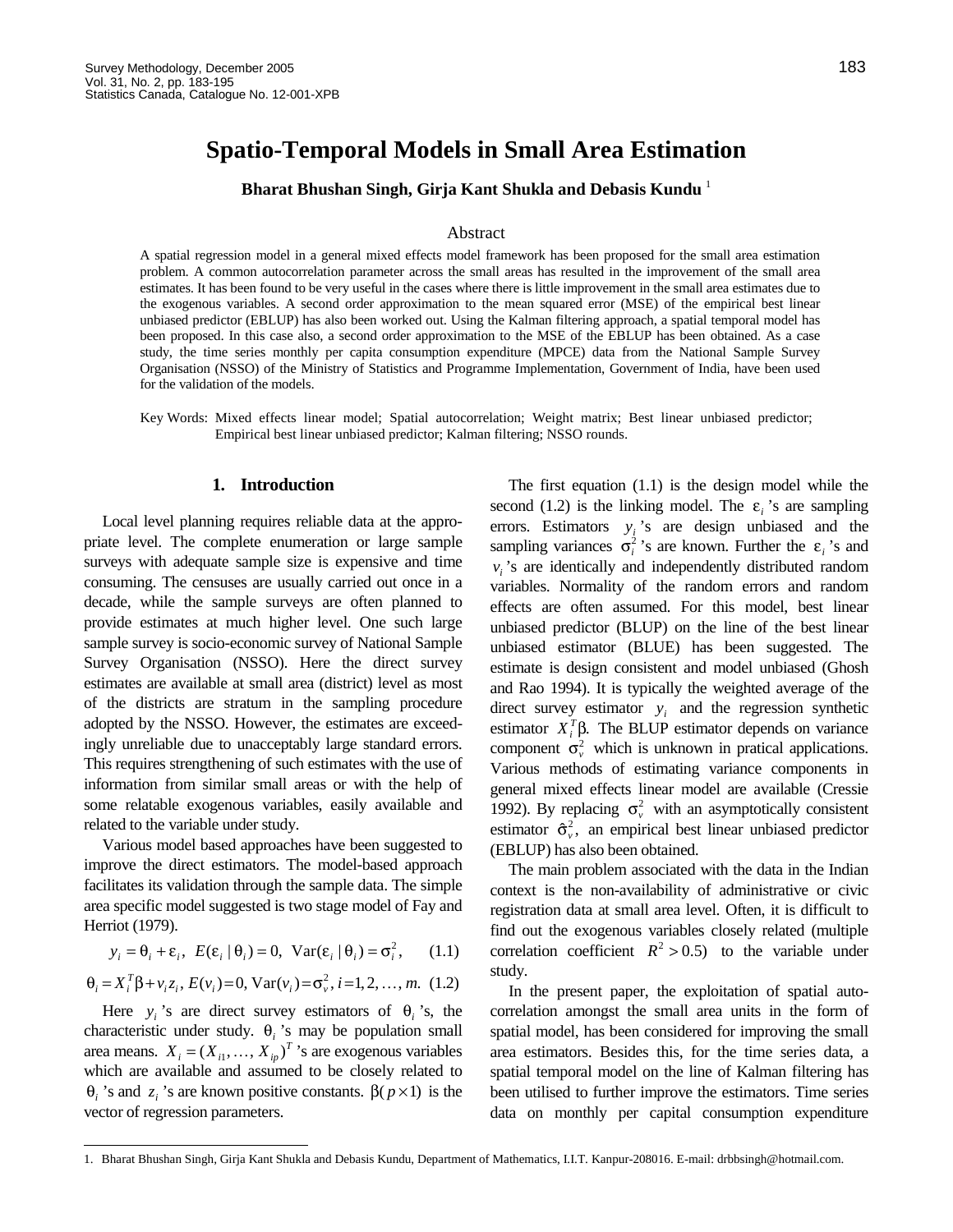(MPCE) as estimated from a large sample survey carried out by the National Sample Survey Organisation (NSSO) has been studied. In the present paper, we propose suitable models in the framework of mixed effects linear model to provide better estimators of the MPCE at small area level.

Rest of the paper has been organized as follows. In Section 2, we consider a Spatial Model on the line of general mixed effects linear model with the introduction of spatial autocorrelation among the small area units. The BLUP and EBLUP of the mixed effects have been presented. A second order approximation to the MSE of the EBLUP and to the estimator of the MSE has also been obtained. Section 3 deals with the time series extension of Spatial Model in form of Spatial Temporal Model, using the Kalman filtering approach. The BLUP and the EBLUP of the mixed effects along with a second order approximation to the MSE of the EBLUP and to the estimator of the MSE have been discussed. Section 4 presents and analyses estimates of the MPCE from a large sample survey carried out periodically in India. The conclusions of the data analysis are reported in Section 5. All the proofs have been provided in the Appendix.

## **2. Spatial Model**

The small area characteristics usually have the spatial dependence in terms of neighbourhood similarities. Cressie (1990) used conditional spatial dependence among random effects, in the context of adjustment for census undercounts. Here, we use simultaneous spatial dependence (Cliff and Ord 1981) among the random effects which has certain advantage over conditional dependence (Ripley 1981). We have thus tried to explain a portion of the random error unaccounted for and left over by explanatory variables which makes it possible to improve the direct survey estimators. The proposed model is a three stage area specific model (Ghosh and Rao 1994).

$$
y = \theta + \varepsilon, \qquad \varepsilon \sim N_m(0, R), \tag{2.1}
$$

$$
\theta = X \beta + u,\tag{2.2}
$$

$$
u = \rho W u + v, \qquad v \sim N_m(0, \sigma_v^2 I), \tag{2.3}
$$

where  $\theta$  is a *m*–component vector (corresponding to number of small areas) for the characteristic under study and *y* is its direct surevy estimator obtained through small sample data. In the above model, the first equation (2.1) shows the design (sampling) model, the second equation (2.2) shows regression model and the third one (2.3) shows spatial model on the residuals, the later two are linked in the first equation. The above model can be expressed as

$$
y = X \beta + Zv + \varepsilon
$$
,  $Z = (I - \rho W)^{-1}$ , (2.4)

where  $X(m \, p)$  is the design matrix of full column rank p,  $β(p \t1)$  is a column vector of regression parameters and *Z*(*m m*) represents the coefficients of random effects *v*. *W* (*m m*) is a known spatial weight matrix which shows the amount of interaction between any pair of small areas. The elements of  $W = [W_{ij}]$  with  $W_{ii} = 0 \quad \forall i$  may depend on the distance between the centers of small areas or on the length of common boundary between them. As a simple alternative, it may have binary values  $W_{ij} = 1$  (unscaled) if  $j^{\text{th}}$  area is physically contiguous to  $i^{\text{th}}$  area and  $W_{ij} = 0$ , otherwise. The matrix has been standardised so as to satisfy  $\sum_{j=1}^{m} W_{ij} = 1$  for  $i = 1, 2, ..., m$ . The constant  $\rho$  is a measure of the overall level of spatial autocorrelation and its magnitude reflects the suitability of *W* for given *y* and *X*. Further  $\nu$  and  $\varepsilon$  are assumed to be independent of each other. *R* is a diagonal matrix of order *m* which may be expressed as  $R = \text{diag}(\sigma_i^2, \sigma_2^2, ..., \sigma_m^2)$  where  $\sigma_i^2$ 's are known sampling variances corresponding to the  $i<sup>th</sup>$  area. The parameter vector  $\psi = [\rho, \sigma_v^2]^T$  has two elements.

In this model the strength is borrowed from the similar small areas through two common parameters *viz*. regression parameter β and autocorrelation parameter ρ. Note that the present model is a more general model and the model of Fay and Herriot (1979) can be obtained from this by taking  $\rho = 0.$ 

By adopting the mixed effects linear model approach (Henderson 1975), the best linear unbiased predictor (BLUP) of  $\theta = X \beta + Zv$  and the mean squared error (MSE) of the BLUP may be obtained as

$$
\hat{\theta}(\psi) = X \hat{\beta}(\psi) + \Lambda(\psi)[y - X \hat{\beta}(\psi)] \n= \sigma_v^2 A^{-1}(\psi) \Sigma^{-1}(\psi) y + R \Sigma^{-1}(\psi) X \hat{\beta}(\psi),
$$
\n(2.5)

 $MSE[\hat{\theta}(\psi)] =$ 

$$
E\left[\left(\hat{\theta}(\psi) - \theta\right)\left(\hat{\theta}(\psi) - \theta\right)^T\right] = g_1(\psi) + g_2(\psi),\tag{2.6}
$$

$$
g_1(\psi) = \Lambda(\psi) R = R - R\Sigma^{-1}(\psi)R, \qquad (2.7)
$$

$$
g_2(\psi) = R\Sigma^{-1}(\psi)X(X^T\Sigma^{-1}(\psi)X)^{-1}X^T\Sigma^{-1}(\psi)R, \quad (2.8)
$$

$$
\hat{\beta}(\psi) = [X^T \Sigma^{-1}(\psi) X]^{-1} X^T \Sigma^{-1}(\psi) y,
$$
  
\n
$$
\Sigma(\psi) = \sigma_v^2 A^{-1}(\psi) + R,
$$
  
\n
$$
\Lambda(\psi) = \sigma_v^2 A^{-1}(\psi) \Sigma^{-1}(\psi), A(\psi) = (I - \rho W)^T (I - \rho W).
$$

Here  $\hat{\beta}$ ,  $\Sigma$  and *A*, all are the functions of  $\psi$  and usually have been expressed as  $\hat{\beta}(\psi), \Sigma(\psi)$  and  $A(\psi)$  respectively. However, sometimes due to brevity, the suffix  $\psi$  has been omitted. The first term,  $g_1(\psi)$  in the expression for the MSE, shows the variability of  $\hat{\theta}$  when all the parameters are known and is of order *O*(1). The second term,  $g_2(\psi)$ , due to estimating the fixed effects  $\beta$ , is of order  $O(m^{-1})$  for large *m*. Further, with  $\rho = 0$ , the above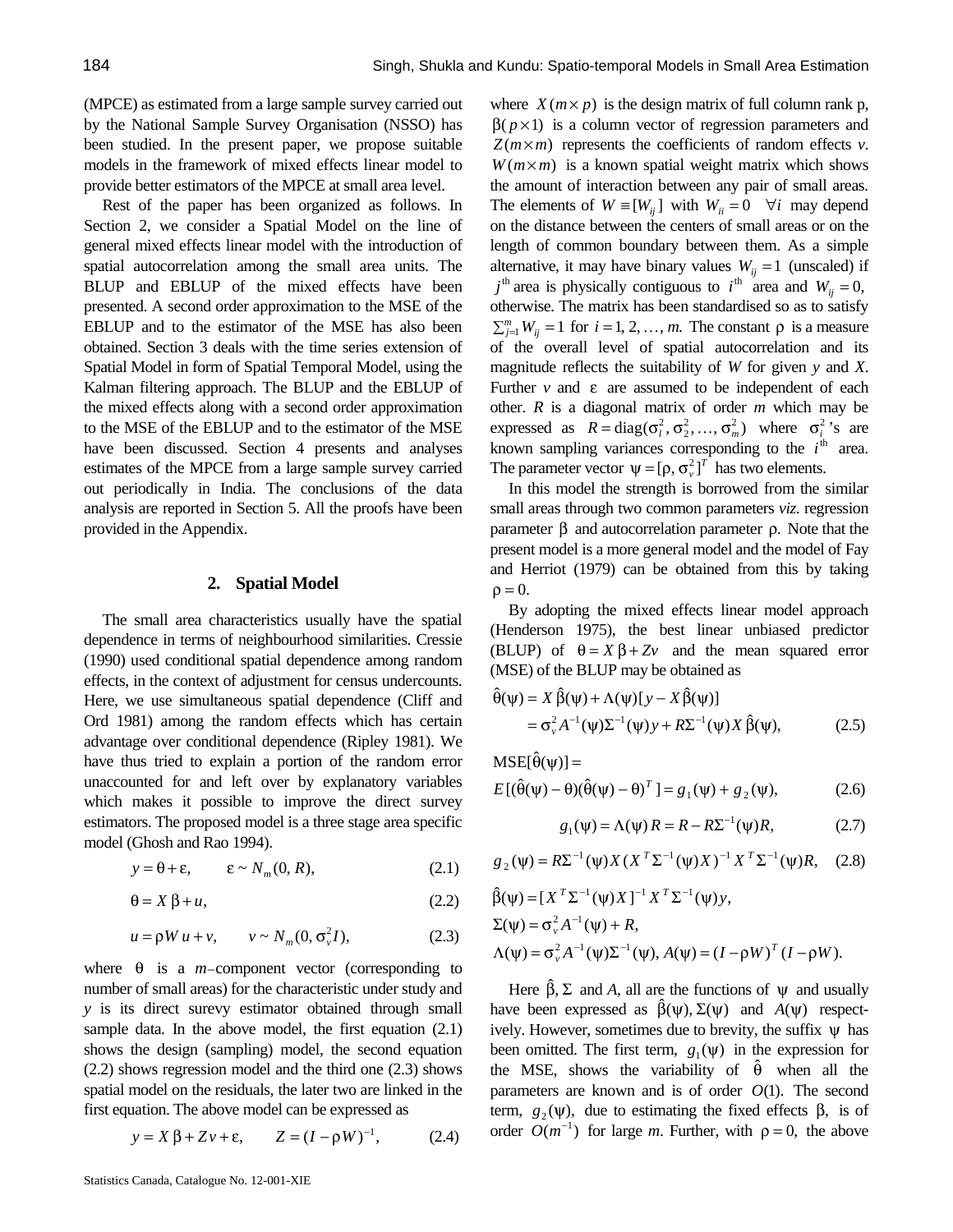model reduces to the standard mixed effects linear regression model while for  $X$ β = , we obtain a purely spatial scheme with only intercept term.

In practice parameter  $\psi$  is unknown and is estimated from the data. The maximum likelihood estimator (MLE) of the parameter,  $\psi$  is obtained by maximizing the following log likelihood function of ψ

$$
l = \text{const} - \frac{1}{2} \log \left[ \left| \Sigma(\psi) \right| \right]
$$

$$
- \frac{1}{2} \left[ y - X \hat{\beta}(\psi) \right]^T \Sigma^{-1}(\psi) \left[ y - X \hat{\beta}(\psi) \right] \tag{2.9}
$$

with respect to the parameter  $\psi$ . The empirical best linear unbiased predictor (EBLUP),  $\hat{\theta}(\psi)$  and the naive estimator of the MSE are obtained from the equations (2.5) and (2.6) respectively, by replacing the parameter vector  $\psi$  by its estimator ψ̂.

$$
\hat{\theta}(\hat{\psi}) = \hat{\sigma}_{\nu}^2 A^{-1}(\hat{\psi}) \Sigma^{-1}(\hat{\psi}) y + R \Sigma^{-1}(\hat{\psi}) X \hat{\beta}(\hat{\psi}), \quad (2.10)
$$

 $MSE[\hat{\theta}(\hat{\psi})] = g_1(\hat{\psi}) + g_2(\hat{\psi}),$ (2.11)

where 
$$
\Sigma(\hat{\psi}) = \hat{\sigma}_{\nu}^2 A^{-1}(\hat{\psi}) + R
$$
  
and  $A(\hat{\psi}) = (I - \hat{\rho}W)^T (I - \hat{\rho}W)$ .

This expression for the MSE of the EBLUP severely underestimates the true MSE as the variability due to the estimation of the parameters through the data has been ignored. We obtain a second order approximation to the  $MSE[\hat{\theta}(\hat{\psi})]$  in case  $\hat{\psi}$  is the maximum likelihood estimator (MLE) or the restricted maximum likelihood estimator (REMLE) of ψ, with the assumption of large *m* and by neglecting all the terms of the order  $o(m^{-1})$ , under the following regularity conditions. The approximation has been worked out along the lines of Prasad and Rao (1990) and Datta and Lahiri (2000) which are heuristic in nature.

#### **Regularity Conditions 1**

(a) The elements of *X* are uniformly bounded such that  $X^T \Sigma^{-1}(\psi) X = [O(m)]_{p \, p}$ , where  $\Sigma(\psi) = [\sigma_v^2 A^{-1}(\psi) +$ *R*];

(b)  $m$  is finite;

- (c)  $\Lambda(\psi) X = [O(1)]_{m p}$ ,  $(\partial [\Lambda(\psi) X]) / (\partial \psi_d) = [O(1)]_{m p}$ ,  $(\partial^2 [\Lambda(\psi)]/(\partial \psi_d \partial \psi_e) = [O(1)]_{m \ m}$  for *d*, *e* = 1, 2;
- (d)  $\hat{\psi}$  is the estimator of  $\psi$  which satisfies  $\hat{\psi} \psi =$  $O_p(m^{-1/2}), \hat{\psi}(-y) = \hat{\psi}(y), \hat{\psi}(y + xh) = \hat{\psi}(y) \; \forall h \in R^p$ and  $\forall v$ .

These regularity conditions are satisfied in this case. The special standardised form of the weight matrix *W* satisfies the condition (c) for  $|\rho|<1$  as it has only a finite number of nonzero elements and its row sum is equal to 1. It may be mentioned here that the matrix  $\sigma_v^2 A^{-1} \Sigma^{-1}$  has finite number of nonzero elements and the order of  $W$ ,  $(I - \rho W)$ ,  $W(I - \rho W), \Sigma, \Sigma^{-1}$  or any sum or product combination of these and their derivatives mentioned in condition (c) do not increase. The MLE and the REMLE, in addition satisfy the condition (d). A second order approximation to the MSE of the EBLUP has been shown in Theorem A.1 of the Appendix as

$$
MSE[\hat{\theta}(\hat{\psi})] = E[(\hat{\theta}(\hat{\psi}) - \theta)(\hat{\theta}(\hat{\psi}) - \theta)^{T}]
$$
  
=  $g_1(\psi) + g_2(\psi) + g_3(\psi) + o(m^{-1}). (2.12)$ 

Here the third term  $g_3(\psi)$  comes from estimating the unknown parameter vector from the sample data and it is of the same order  $O(m^{-1})$  as that of  $g_2(\psi)$ . Further  $g_3(\psi)$ may be expressed as

$$
g_3(\psi) = L^T(\psi) [I_{\psi}^{-1}(\psi) \otimes \Sigma(\psi)] L(\psi), \tag{2.13}
$$

where

$$
L(\psi) = \underset{1 \le d \le 2}{\text{Col}} [L_d(\psi)] = [L_{\rho}(\psi), L_{\sigma_v^2}(\psi)]^T,
$$
  

$$
L_d(\psi) = \frac{\partial \Lambda(\psi)}{\partial \psi_d}, d = 1, 2, I_{\psi}(\psi) = E[-\frac{\partial^2 l}{\partial \psi \partial \psi^T}]
$$

is the information matrix and ⊗ represents Kronecker product. Further  $g_3(\psi)$  may also be written as

$$
g_3(\psi) = \sum_{d=1}^{2} \sum_{e=1}^{2} L_d(\psi) \Sigma(\psi) L_e^T(\psi) I_{de}^{-1}(\psi)
$$
 (2.14)  
where  $I_{\psi}^{-1}(\psi) \equiv (I_{de}^{-1}(\psi)).$ 

It is common practice to estimate the MSE of the EBLUP by replacing the unknown parameters including components of the variance by their respective estimators. This procedure can lead to severe underestimation of the true MSE (Prasad and Rao 1990, Singh, Stukel and Pfeffermann 1998). We obtain the estimator of the MSE of the EBLUP in Theorem A.2 of the Appendix for large *m* neglecting all terms of order  $o(m^{-1})$ . As a result we have the expressions

$$
E[g_1(\hat{\psi}) + g_3(\hat{\psi}) - g_4(\hat{\psi}) - g_5(\hat{\psi})] = g_1(\psi) + o(m^{-1}), (2.15)
$$
  

$$
E[g_2(\hat{\psi})] = g_2(\psi) + o(m^{-1})
$$

and 
$$
E[g_3(\hat{\psi})] = g_3(\psi) + o(m^{-1}),
$$
 (2.16)

and finally the estimator of the MSE of  $\hat{\theta}(\hat{\psi})$  as

 $mse[\hat{\theta}(\hat{\psi})] =$ 

where  $E[\text{mse}(\hat{\theta}(\hat{\psi}))] = \text{MSE}[\hat{\theta}(\hat{\psi})] + o(m^{-1}).$  $[g_1(\hat{\psi})+g_2(\hat{\psi})+2g_3(\hat{\psi})-g_4(\hat{\psi})-g_5(\hat{\psi})]+o(m^{-1}),$  (2.17)

Obviously the additional terms,  $g_3(\hat{\psi}), g_4(\hat{\psi})$  and  $g_5(\hat{\psi})$  are the contributions, due to estimation of unknown parameter vector  $\psi$  by  $\hat{\psi}$ . The expressions for  $g_4(\psi)$  and  $g_5(\psi)$  up to order  $o(m^{-1})$  are given by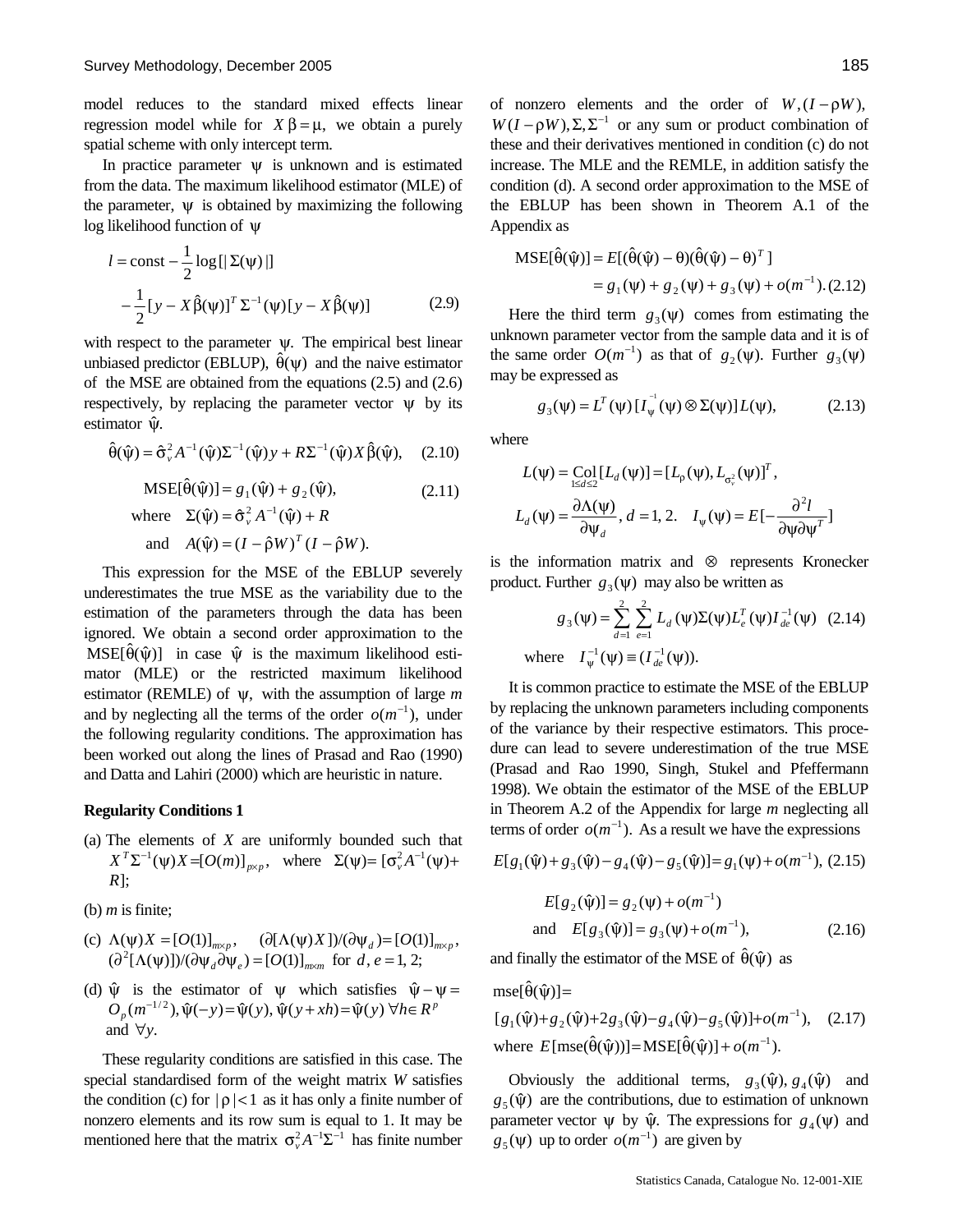$$
g_4(\psi) = [b_{\hat{\psi}}^T(\psi) \otimes I_m] \frac{\partial g_1(\psi)}{\partial \psi},
$$
  

$$
b_{\hat{\psi}}(\psi) = \frac{1}{2} I_{\hat{\psi}}^{-1}(\psi) \text{Col}\left[\text{Trace}\left[I_{\beta}^{-1}(\psi) \frac{\partial I_{\beta}(\psi)}{\partial \psi_d}\right]\right], \quad (2.18)
$$

$$
g_5(\psi) = \frac{1}{2} \text{Trace} \left[ \frac{[I_2 \otimes (R\Sigma^{-1}(\psi))] }{\frac{\partial^2 \Sigma(\psi)}{\partial \psi \partial \psi^T} [I_{\psi}^{-1}(\psi) \otimes (\Sigma^{-1}(\psi)R)]} \right].
$$
 (2.19)

Here  $b_{\hat{\psi}}(\psi)$  is the bias of  $\hat{\psi}$  *i.e.*,  $E(\hat{\psi}) - \psi$  up to order  $o(m^{-1})$  and  $(\partial g_1(\psi))/(\partial \psi)$  is a partitioned matrix  $[(\partial g_1(\psi))/(\partial \rho), (\partial g_1(\psi))/(\partial \sigma_v^2)]^T$  of order  $(2m \ m)$ having 2 matrices of order *m m* in a column. In the same way  $\left(\frac{\partial^2 \Sigma(\psi)}{\partial \psi \partial \psi^T}\right)$  is a partitioned matrix of order (2*m* 2*m*) having 2 partitions, row and column wise with  $\left(\frac{\partial^2 \Sigma(\psi)}{\partial \psi_d \partial \psi_e}\right)$  being a general sub matrix of order *m m* therein. Trace(*B*) =  $\sum_{d=1}^{2}$  *B*<sub>*dd</sub>*, where *B* is a square</sub> partitioned matrix with square sub matrices of similar order. In addition  $g_4(\psi)$  and  $g_5(\psi)$  may also be written as

$$
g_4(\psi) =
$$
  

$$
\frac{1}{2} \sum_{d=1}^{2} \sum_{e=1}^{2} I_{de}^{-1}(\psi) \text{Trace}\left[ I_{\beta}^{-1}(\psi) \frac{\partial I_{\beta}(\psi)}{\partial \psi_d} \right] \frac{\partial g_1(\psi)}{\partial \psi_e}, \quad (2.20)
$$

$$
g_5(\psi) =
$$
  
\n
$$
\frac{1}{2} \sum_{d=1}^{2} \sum_{e=1}^{2} \left[ R \Sigma^{-1}(\psi) \frac{\partial^2 \Sigma(\psi)}{\partial \psi_d \partial \psi_e} \Sigma^{-1}(\psi) R I_{de}^{-1}(\psi) \right].
$$
\n(2.21)

The expression (2.17) gives the matrix of the estimator of the MSE of EBLUP,  $\hat{\theta}(\hat{\psi})$  and the MSE of the individual small area estimators may be obtained as the respective diagonal element. In case of simple model without the spatial autocorrelation, similar expressions can be obtained. In this case  $g_5(\psi)$ , however, becomes zero.

#### **3. Spatial Temporal Model**

In this section, State Space Models via Kalman filtering have been used to take the advantage of the time series data along with the common regression parameter and common autocorrelation parameter to strengthen the direct survey estimators at any point of time. This is especially advantageous in the case where the past survey estimates are more reliable. The models used in this category are the following

$$
y_t = X_t \beta + Zv_t + \varepsilon_t, \varepsilon_t \sim N_m(0, R_t), Z = (I - \rho W)^{-1},
$$
 (3.1)

$$
v_t = kv_{t-1} + \eta_t, \eta_t \sim N_m(0, \sigma_v^2 I) \quad t = 1, 2, ..., T \text{ and}
$$
  
\n
$$
\varepsilon_t \text{ and } \eta_t \text{ are independent of each other.}
$$
 (3.2)

Here the parameters have usual meaning as explained in the previous section. Weight matrix  $W(m \mid m)$  and design matrices  $X_i$  (*m p*) are known,  $Z(m \mid m)$  is a matrix of coefficients of random effects and ρ is an unknown autocorrelation coefficient.  $R_t$  is a diagonal matrix of order *m* which may be expressed as  $R_t = \text{diag}(\sigma_{1t}^2, \sigma_{2t}^2, ..., \sigma_{mt}^2)$ where  $\sigma_{it}^2$ 's are known sampling variances corresponding to the  $i^{\text{th}}$  small area and  $t^{\text{th}}$  time point. β is unknown vector of fixed effects and  $\psi = [\rho, \sigma_v^2, k]^T$  is a vector of three unknown parameters. These parameters are independent of time *t*. It may be noted that the random effects  $v_t$  have been allowed to change in accordance with (3.2) and *k* is temporal autoregressive parameter. For stationarity  $|k|$  < 1.

The estimators of fixed and random effects and the MSE of these estimators are obtained in stages, starting with assumption of mixed effects linear model approach at time  $t = 1$ , and by taking  $v_1 \sim N_m(0, \sigma_v^2 I)$  (Sallas and Harville 1994). In the standard form we write the model as

$$
y_t = U_t \alpha_t + \varepsilon_t, \alpha_t = T \alpha_{t-1} + \zeta_t, T = \text{diag}[I_p, kI_m], \qquad (3.3)
$$

$$
\zeta_t \sim N_{p+m}(0, Q), \quad Q = \text{diag}[0_p, \sigma_v^2 I_m]
$$

$$
U_t = [X_t, Z], \alpha_t = [\beta_t, v_t]^T. \tag{3.4}
$$

Here  $I_m$  and  $O_m$  are the unit and zero matrices of order *m* and by diag $[I_p, kI_m]$  we mean the matrix

$$
\begin{bmatrix} I_{p & p} & 0_{p & m} \\ 0_{m & p} & kI_{m & m} \end{bmatrix}.
$$

In case  $β$  is assumed fixed but dependent on time, there is no change in the model except that  $T = diag[0_p, kI_m]$ .

The initial estimates of the effects  $\alpha$ <sub>t</sub> and their variances (based on  $t = 1$ ) are obtained as

$$
\hat{\beta}_1 = (X_1^T H_1^{-1} X_1)^{-1} X_1^T H_1^{-1} y_1, \hat{v}_1 = \sigma_v^2 Z^T H_1^{-1} (y_1 - X_1 \hat{\beta}_1),
$$
\n
$$
H_1 = R_1 \sigma_v^2 A^{-1}, \quad \Sigma_1 = \begin{bmatrix} \Sigma_{11} & \Sigma_{12} \\ \Sigma_{21} & \Sigma_{22} \end{bmatrix},
$$
\n
$$
\Sigma_{11} (p \quad p) = (X_1^T H_1^{-1} X_1)^{-1},
$$
\n
$$
\Sigma_{12} (p \quad m) = \Sigma_{21}^T = -\sigma_v^2 (X_1^T H_1^{-1} X_1)^{-1} X_1^T H_1^{-1} Z
$$
\nand\n
$$
\Sigma_{22} (m \quad m) = \sigma_v^2 I_m - \sigma_v^4 Z^T H_1^{-1} Z
$$
\n
$$
+ \sigma_v^4 Z^T H_1^{-1} X_1 (X_1^T H_1^{-1} X_1)^{-1} X_1^T H_1^{-1} Z.
$$

The recurring Kalman filtering equations for updation of the estimators at subsequent stages are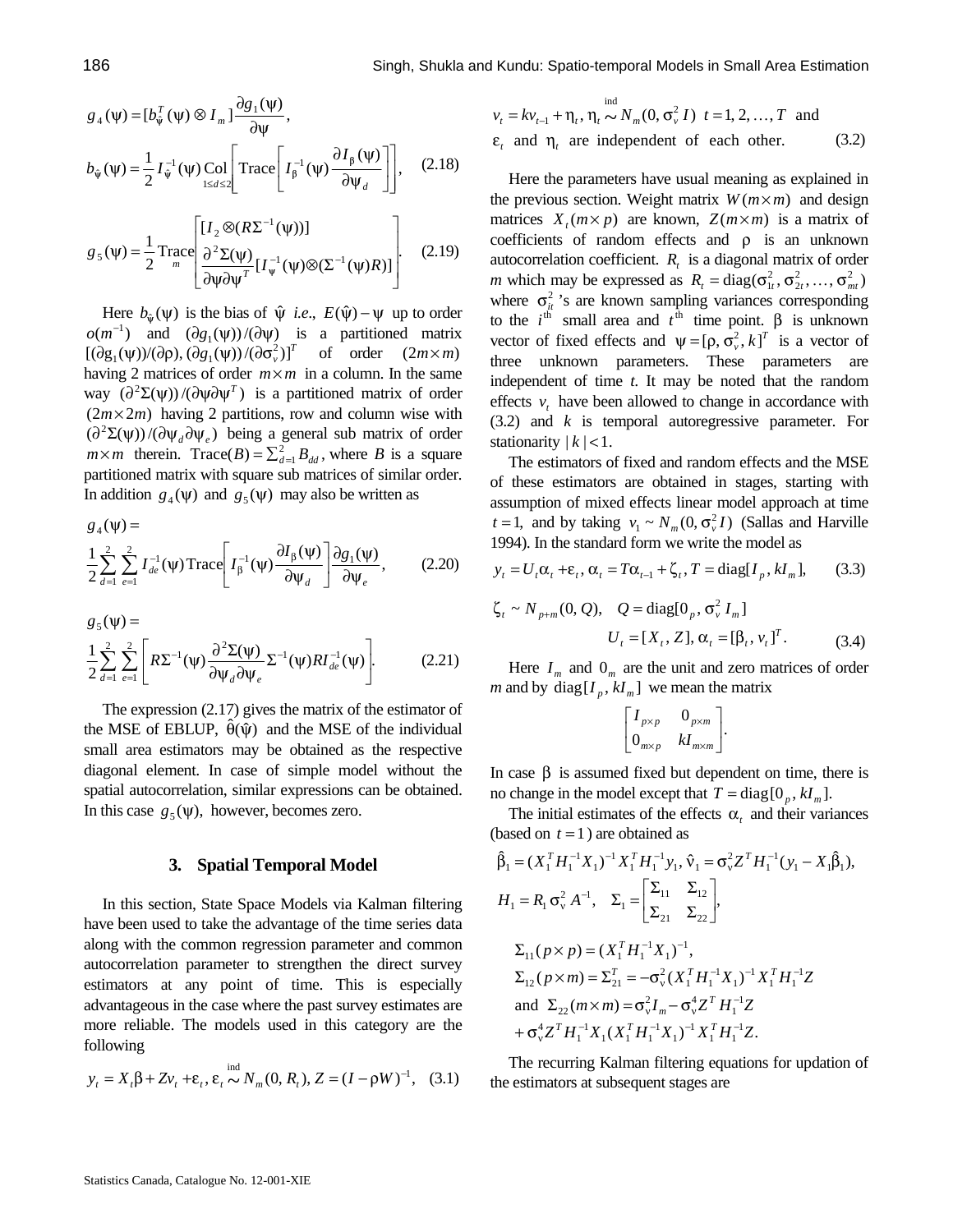$$
\Sigma_{t|t-1} = T \Sigma_{t-1} T^T + Q, \hat{\alpha}_{t|t-1} = T \hat{\alpha}_{t-1}, H_t = R_t + U_t \Sigma_{t|t-1} U_t^T,
$$
  

$$
\hat{\alpha}_t = \hat{\alpha}_{t|t-1} + \Sigma_{t|t-1} U_t^T H_t^{-1} (y_t - U_t \hat{\alpha}_{t|t-1}),
$$
  

$$
\Sigma_t = \Sigma_{t|t-1} - \Sigma_{t|t-1} U_t^T H_t^{-1} U_t \Sigma_{t|t-1}
$$

where  $\hat{\alpha}_{t|t-1}$  are the estimators of the effects  $\alpha_t$  given the observations  $[y_1, y_2, ..., y_{t-1}]$  and the  $\Sigma_{t|t-1}$  are the mean squared errors of  $\hat{\alpha}_{t|t-1}$ .  $H_t$  are the conditional variance covariance matrix of  $y_t$  given  $[y_1, y_2, \ldots, y_{t-1}]$ . With the help of the above recurring filtering equations, the best linear unbiased predictor (BLUP) of  $\theta_t = X_t \beta + Z v_t$ , and the mean squared error (MSE) of the BLUP may be obtained as

$$
\hat{\theta}_t(\psi) = U_t(\psi)\hat{\alpha}_t(\psi)
$$
\n
$$
= y_t - R_t H_t^{-1}(\psi)[y_t - U_t(\psi)\hat{\alpha}_{t|t-1}(\psi)]
$$
\n
$$
= U_t(\psi)\hat{\alpha}_{t|t-1}(\psi) + \Lambda_t(\psi)e_t(\psi), \qquad (3.5)
$$

$$
MSE[\hat{\theta}_{t}(\psi)] = g_{12t}(\psi) = U_{t}(\psi)\Sigma_{t}(\psi)U_{t}^{T}(\psi),
$$
 (3.6)

where 
$$
\Lambda_t(\psi) = U_t(\psi) \Sigma_{t|t-1}(\psi) U_t^T(\psi) H_t^{-1}(\psi)
$$

$$
= I_m - R_t H_t^{-1}(\psi)
$$
and 
$$
e_t(\psi) = y_t - U_t(\psi) \hat{\alpha}_{t|t-1}(\psi).
$$

It may be noted that  $g_{12t}(\psi)$  is the spatial counterpart of  $g_1(\psi) + g_2(\psi)$ . As usual in practice, the parameter vector ψ is unknown and its restricted maximum likelihood estimators (REMLE) can be obtained by maximizing the following log likelihood function, based on the sample data covering all time points

$$
l = \text{const.} - \frac{1}{2} \log[|X_1^T H_1^{-1} X_1|] - \frac{1}{2} \sum_{t=1}^T \log[|H_t|]
$$
  

$$
- \frac{1}{2} (y_1 - X_1 \hat{\beta}_1)^T H_1^{-1} (y_1 - X_1 \hat{\beta}_1)
$$
  

$$
- \frac{1}{2} \sum_{t=2}^T (y_t - U_t \hat{\alpha}_{t|t-1})^T H_t^{-1} (y_t - U_t \hat{\alpha}_{t|t-1}) \qquad (3.7)
$$

with respect to the parameter  $\psi$ . With the help of the above, the estimator,  $\hat{\psi}$  is obtained and the EBLUP of  $\theta_t$  and the naive estimator of the MSE of the EBLUP are given by

$$
\hat{\theta}_{t}(\hat{\psi}) = U_{t}(\hat{\psi})\hat{\alpha}_{t}(\hat{\psi}) = U_{t}(\hat{\psi})\hat{\alpha}_{t|t-1}(\hat{\psi}) + \Lambda_{t}(\hat{\psi})e_{t}(\hat{\psi}),
$$
 (3.8)

$$
\text{MSE}[\hat{\theta}_t(\hat{\psi})] = g_{12t}(\hat{\psi}) = U_t(\hat{\psi}) \Sigma_t(\hat{\psi}) U_t^T(\hat{\psi}). \tag{3.9}
$$

As explained earlier in section 2, the MSE of the EBLUP underestimates the true MSE as it does not take care of the variability due to replacing parameters by their estimates. A second order approximation to the  $MSE[\hat{\theta}_{t}(\hat{\psi})]$  for large *m* and neglecting all the terms of order  $o(m^{-1})$ , has been obtained in Theorem A.3 of the Appendix, under the following regularity conditions satisfied by our model. These conditions are analogous to the regularity conditions 1.

#### **Regularity Conditions 2**

- (a) The elements of  $X_t$ ,  $t = 1, 2, ..., T$  are uniformally bounded such that  $X_t^T \Sigma_t^{-1}(\psi) X_t = [O(m)]_{p \ p}$ , where  $\Sigma_t(\Psi) = [\sigma_v^2 A^{-1}(\Psi) + R_t];$
- (b) *m* and *T* are finite;
- (c)  $\Lambda_t(\psi)U_t(\psi) = [O(1)]_{m-p}$ ,  $(\partial[\Lambda_t(\psi)U_t(\psi)])/(\partial \psi_d) =$  $[O(1)]_{m}$ ,  $( [\partial^2 \Lambda_t(\Psi)] ) / (\partial \Psi_d \partial \Psi_e) = [O(1)]_{m}$ ,  $t = 1$ , 2, ..., *T* and *d*,  $e = 1, 2, 3$ ;
- (d)  $\hat{\psi}$  is the estimator of  $\psi$  which satisfies  $\hat{\psi} \psi =$  $O_p(m^{-1/2}), \hat{\psi}(-y) = \hat{\psi}(y), \hat{\psi}(y + xh) = \hat{\psi}(y) \,\forall h \in R^p$ and ∀ y.

The second order approximation to the MSE of the EBLUP is

$$
MSE[\hat{\theta}_{t}(\hat{\psi})] = E[(\hat{\theta}_{t}(\hat{\psi}) - \theta_{t})(\hat{\theta}_{t}(\hat{\psi}) - \theta_{t})^{T}]
$$
  
=  $g_{12t}(\psi) + g_{3t}(\psi) + o(m^{-1}).$  (3.10)

Here  $g_{3t}(\psi)$  is the bias due to the estimation of the parameters from the sample data and is of the order  $O(m^{-1})$ and it is given by

$$
g_{3t}(\psi) = L_t^T(\psi)I_{\psi}^{-1}(\psi)K_{\psi}(\psi)H_tI_{\psi}^{-1}(\psi)L_t(\psi)
$$
 (3.11)

where  $K_{\psi}(\psi) \equiv (K_{de}(\psi))$ 

and 
$$
K_{de}(\psi) = \frac{1}{2} \sum_{i=1}^{T} \text{Trace}\left[H_i^{-1} \frac{\partial H_i}{\partial \psi_d} H_i^{-1} \frac{\partial H_i}{\partial \psi_e}\right]
$$
. (3.12)

Further

$$
L_{t}(\psi) = \text{Col}[L_{td}(\psi)] \text{ and } L_{td}(\psi) = (\partial \Lambda_{t}(\psi)) / (\partial \psi_{d})
$$
  
for  $d = 1, 2, 3$ .

In a proper form, we may write  $g_{3t}(\psi)$  as

$$
\begin{aligned} g_{3t}(\psi) &= \\ \sum_{d=1}^3 \sum_{e=1}^3 L_{td}(\psi) & \sum_{i=1}^7 \text{Trace}\left(H_i^{-1} \frac{\partial H_i}{\partial \psi_f} H_i^{-1} \frac{\partial H_i}{\partial \psi_g}\right) \Bigg| L_{te}^T(\psi). \\ &\qquad \qquad H_i I_{ge}^{-1}(\psi) \end{aligned}
$$

The expression for the information matrix involved here, may be given as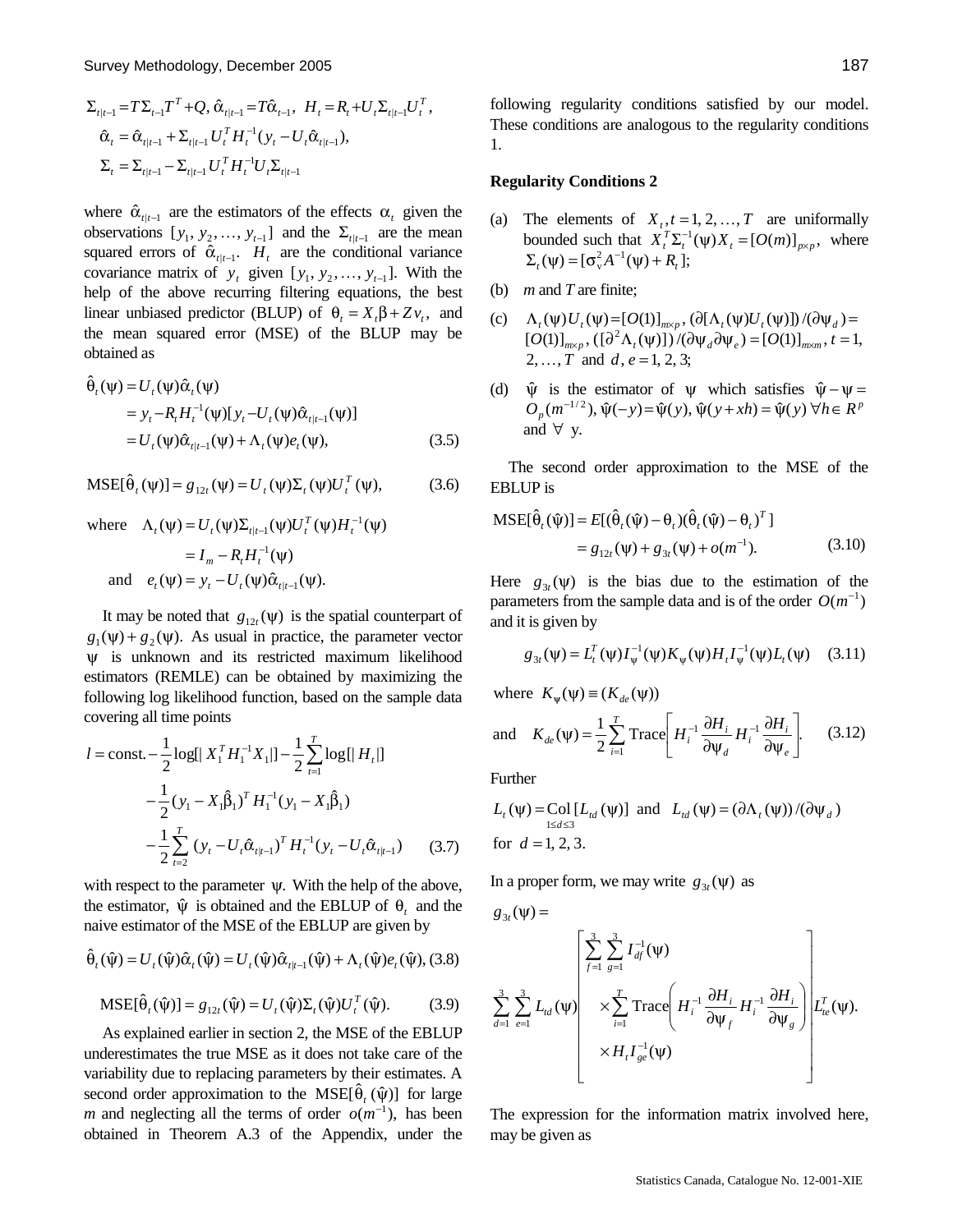$$
I_{de}(\psi) = E \left[ -\frac{\partial^2 l}{\partial \psi_d \partial \psi_e} \right]
$$
  
\n
$$
= \frac{1}{2} \sum_{t=1}^T \text{Trace} \left[ H_t^{-1} \frac{\partial H_t^{-1}}{\partial \psi_d} H_t^{-1} \frac{\partial H_t}{\partial \psi_e} \right] + \sum_{t=1}^T \left[ \frac{\partial e_t^T}{\partial \psi_d} H_t^{-1} \frac{\partial e_t}{\partial \psi_e} \right]
$$
  
\n
$$
- \frac{1}{2} \text{Trace} \left[ \frac{(X_1^T H_1^{-1} X_1)^{-1} X_1^T H_1^{-1}}{\left( \frac{\partial^2 H_1}{\partial \psi_d \partial \psi_e} - 2 \frac{\partial H_1}{\partial \psi_d} H_1^{-1} \frac{\partial H_1}{\partial \psi_e} \right) H_1^{-1} X_1} \right]
$$
  
\n
$$
- \frac{1}{2} \text{Trace} \left[ \frac{(X_1^T H_1^{-1} X_1)^{-1} X_1^T H_1^{-1} \frac{\partial H_1}{\partial \psi_d} H_1^{-1} X_1}{\frac{\partial H_1}{\partial \psi_e} H_1^{-1} X_1} \right].
$$

Estimator of the MSE of the EBLUP has also been obtained with the assumption of large *m* and neglecting all terms of order  $o(m^{-1})$  in Theorem A.4 of the Appendix as

$$
mse[\hat{\theta}_{t}(\hat{\psi})] = [g_{12t}(\hat{\psi}) + g_{3t}(\hat{\psi}) + g_{31t}(\hat{\psi}) - g_{4t}(\hat{\psi}) - g_{5t}(\hat{\psi})] + o(m^{-1}),
$$
\n(3.13)

where  $g_{31t}(\psi)$ ,  $g_{4t}(\psi)$  and  $g_{5t}(\psi)$  are given as

$$
g_{31t}(\psi) = L_t^T(\psi)[I_{\psi}^{-1}(\hat{\psi}) \otimes H_t(\psi)] L_t(\psi), \qquad (3.14)
$$

$$
g_{4t}(\psi) = [b_{\hat{\psi}}^T(\psi) \otimes I_m] \frac{\partial g_{12t}(\psi)}{\partial(\psi)},
$$
  
\n
$$
b_{\hat{\psi}} = \frac{1}{2} I_{\psi}^{-1}(\psi) \underset{1 \le d \le 3}{\text{Col}} \left[ \text{Trace} \left[ I_{\beta}^{-1}(\psi) \frac{\partial I_{\beta}(\psi)}{\partial \psi_d} \right] \right],
$$
 (3.15)

 $g_{5t}(\psi) =$ 

$$
\frac{1}{2} \text{Trace}\left[\frac{[I_3 \otimes (R_t H_t^{-1})]}{\partial^2 H_t} [I_{\psi}^{-1}(\psi) \otimes (H_t^{-1} R_t)]\right].
$$
 (3.16)

## **4. Analysis of the NSSO Data**

National Sample Survey Organisation (NSSO) of the Ministry of Statistics and Programme Implementation (Government of India) conducts quinquennial large sample surveys (QS) on household consumption expenditure and employment, almost every five years in India. The surveys cover more than hundred thousand households spread over a number of villages and urban blocks. In order to fill the gaps in data between the successive QSs, the NSSO conducts annual consumer expenditure survey (CES) in almost every round (equivalent to six months or one year duration). The annual series covers only 10–30 thousand households depending on the number of villages and urban blocks surveyed all over the country. Each round of NSS normally has more than one subject of enquiry. The annual series has a different principal subject of enquiry. However schedule 1.0 of the annual surveys is designed to collect data on household consumption expenditure among other characteristics on employment.

The NSSO adopts two stage stratified sampling design, the first stage units being census villages in the rural sector selected through circular systematic sampling with probability proportional to size (PPS) and the ultimate-stage units being the households selected circular systematically with independent random starts. India has been divided into States and the Districts are the second level administrative units in the States. There is not much difference between the annual and quinquennial surveys excepting that normally in annual series, a small sample of four households per first stage units are surveyed while in the case of quinquennial survey, ten to twelve households per first stage units are surveyed. Besides this, in NSSO surveys, we have two samples *viz*, the first one as central sample surveyed by the investigators of the NSSO, and the second one as state sample surveyed by the State authorities. Regarding the estimation procedure, the first stage units are selected in the form of two independent sub-samples. The estimate of the population mean and its variance based on the two subsamples are separately obtained. The pooled mean  $y_i =$  $(\hat{y}_{1i} + \hat{y}_{2i})/2$  and  $R_i = (\hat{y}_{1i} - \hat{y}_{2i})^2/4$  for  $i = 1, 2, ..., m$ , where  $\hat{y}_{1i}$ ,  $\hat{y}_{2i}$  are the sub-sample means, estimate respectively the population mean and its variance for a particular district (small area). In case of round 55, first stage units are selected in the form of eight independent sub-samples and the estimate of the population mean and its variance are based on these sub-samples. In view of the problems related to the estimates of  $R_i$ 's with 1 d.f., the  $R_i$  for each small area were analysed and compared over time. In case of any abnormal  $R_i$ , it was smoothed out by taking the average of  $R_i$ 's over neighboring time points and in some cases, over neighboring small areas also. The survey estimates  $y_i$ 's are the direct estimates, and the smoothed  $R_i$ 's are the diagonal elements of the sampling variance covariance matrix *R*, in our model equations (2.1), (2.4) and (3.1), referred in this paper.

In this paper, we have used data from central sample only. The estimates of monthly per capita consumption expenditure (MPCE) and of the standard errors(SE) of the estimators have been obtained under various mixed effects models for the rural 63 districts (small areas) of a large state in India, namely, Uttar Pradesh. We have used data from the six rounds of the NSSO *viz* round 50 (July 1993–June 1994), round 51 (July 1994–June 1995), round 52 (July 1995–June 1996), round 53 (January–December 1997), round 54 (January–June 1998) and round 55 (July 1999– June 2000). Out of these rounds 50 and 55 are based on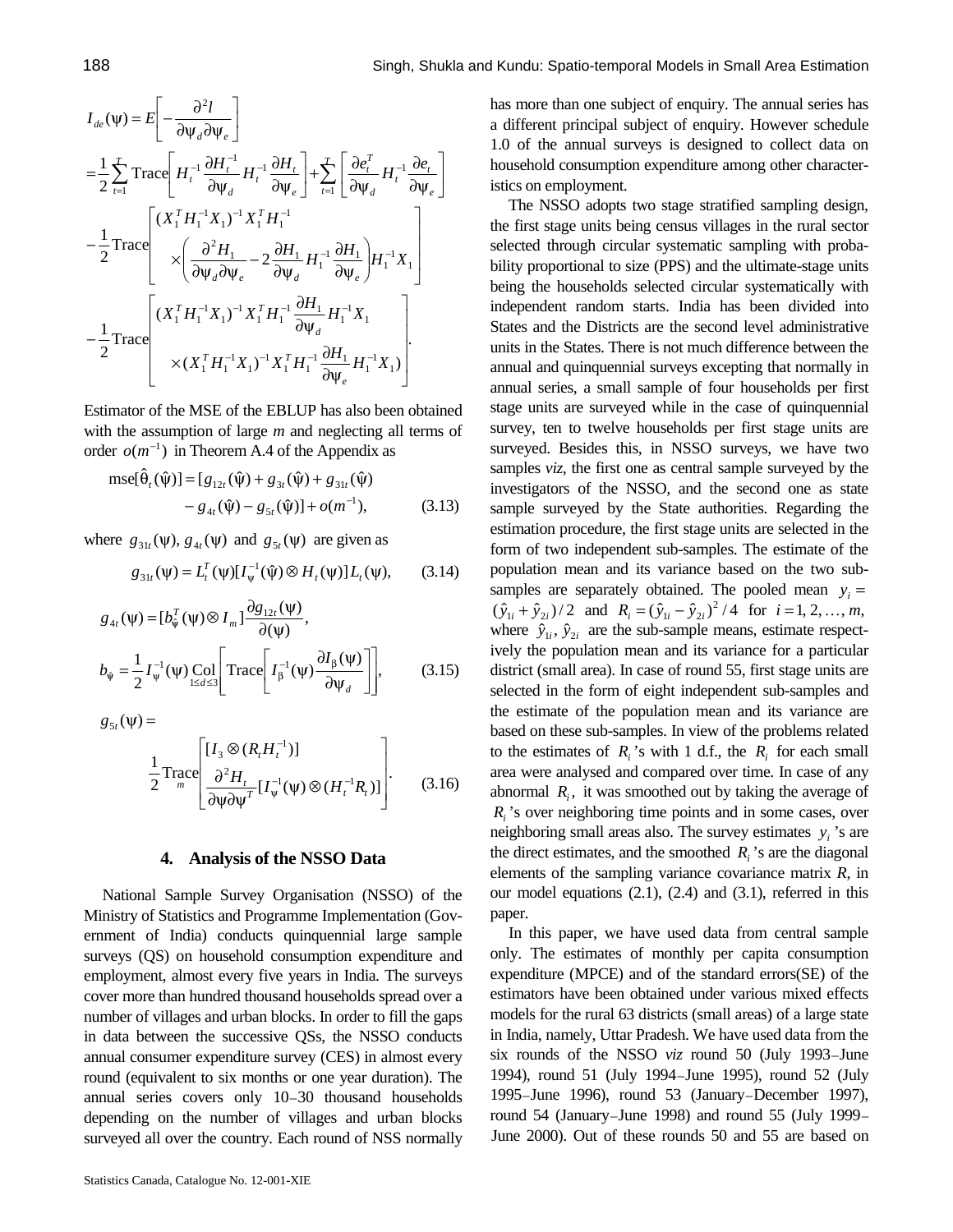quinquennial surveys. The selected exogenous variables used in the models are i) number of households, ii) gross area sown and iii) per capita net area sown in the districts. The agricultural data are available on annual basis while the estimates of the households and the population were obtained through the interpolation techniques based on the 1971, 1981 and 1991 decennial census data. These exogenous variables have been selected from a host of variables ranging from 1991 census to annual agricultural data through the covariate analysis. Different weight matrices such as length of common boundary between a pair of districts, distance between centres of two districts and the binary weights were considered. Binary weights give larger estimate of spatial autocorrelation coefficient, therefore they (standardised by making row sum of the weight matrix as one) have been used for further analysis in this paper. In the whole exercise, maximization of log likelihood function and the estimation of the parameters have been carried out by using the Nelder and Mead simplex method on the software MATLAB.

Various mixed effects models, used for finding out improved estimates of MPCE are given in Table 1. The parameters in the models have usual meaning as shown in sections 2 and 3. Further, in case of each model, sampling variance  $R$  or  $R$ <sup>t</sup> (in case of temporal model) are assumed to be known.

**Table 1** Mixed Effects Models

| Model-1 Direct Estimates                                   |                                                                      |
|------------------------------------------------------------|----------------------------------------------------------------------|
| Model-2 Regression Model                                   | $y = X\beta + v + \varepsilon$                                       |
| Model-3 Spatial Model                                      | $y = X\beta + Zv + \varepsilon$                                      |
| Model–3A Spatial Model (intercept) $y = +Zv + \varepsilon$ |                                                                      |
| Model-4 Regression Temporal                                | $v_t = X_t \beta + v_t + \varepsilon_t$ , $v_t = kv_{t-1} + \eta_t$  |
| Model-5 Spatial Temporal                                   | $v_t = X_t \beta + Zv_t + \varepsilon_t$ , $v_t = kv_{t-1} + \eta_t$ |

Table 2 presents the round wise estimates of the parameters for the simple mixed effects regression and spatial models. The value of the multiple correlation coefficients  $R<sup>2</sup>$  between MPCE estimates and the auxiliary variables, in case of each round has also been shown here. The figures in bracket show the Standard Errors (SE) of the parameter estimates. Note that  $\lambda (= \lambda_1, \lambda_2)$  is the likelihood ratio test (LRT) statistics defined as  $-2\log L \sim \chi_k^2$ , where *L* is the ratio of nested likelihoods at the hypothesised parameter values for two competing models under different hypotheses and *k* is the difference between the number of parameters under two models. Here  $\lambda_1$  compares regression model and spatial model, under  $H_0: \rho = 0$  against  $H_1: \rho \neq 0$  and is distributed as  $\chi_1^2$  under  $H_0$ , and  $\lambda_2$  compares spatial model and spatial (intercept) model, under  $H_0: \beta = 0$ against  $H_1: \beta \neq 0$  [ $\beta$  does not include intercept term  $\beta_0$ ] and is distributed as  $\chi^2$  under  $H_0$ .

On comparison of the simple regression model (Model 2) and spatial model (Model 3) through LRT, we find that under  $H_0(\rho = 0)$ , the spatial autocorrelation  $\rho$  for Model 3 has been found highly significant for the two rounds 52 and 55, obviously for these rounds, use of spatial model results in much improvement in the estimates of MPCE. On the other hand, in case of rounds 50 and 53, and for these only, the regression coefficients  $β$  have been found nearly significant for the Model 3 in comparison to Model 3A which shows that the spatial model with intercept term may improve the estimates for these rounds without any help of the exogenous variables.

Table 3 presents the parameter estimates and their SE in case of regression temporal model and spatial temporal model.

For Model 4, unconstrained iterative maximisation process converged the value of *k* greater than 1, which is inadmissible under the assumption of stationarity. For this

| Table 2 |  |
|---------|--|
|---------|--|

| Round  | $R^2$ | Model 2      | Model 3 |              | <b>LRT</b>  | Model 3A |              | <b>LRT</b>  |
|--------|-------|--------------|---------|--------------|-------------|----------|--------------|-------------|
|        |       | $\sigma_v^2$ | ρ       | $\sigma_v^2$ | $\lambda_1$ | $\rho$   | $\sigma_v^2$ | $\lambda_2$ |
| Rd. 50 | 0.27  | 1,724.48     | 0.30    | 1,635.70     | 1.80        | 0.59     | 1,724.68     | 6.64        |
|        |       | (356.19)     | (0.18)  | (346.45)     |             | (0.13)   | (378.66)     |             |
| Rd. 51 | 0.27  | 3.424.21     | 0.48    | 3,156.90     | 0.66        | 0.67     | 3,022.32     | 4.54        |
|        |       | (820.89)     | (0.19)  | (815.24)     |             | (0.13)   | (824.54)     |             |
| Rd. 52 | 0.17  | 2,150.54     | 0.87    | 714.96       | 13.46       | 0.86     | 768.11       | 0.90        |
|        |       | (540.23)     | (0.07)  | (257.15)     |             | (0.07)   | (272.27)     |             |
| Rd. 53 | 0.13  | 6.312.99     | $-0.39$ | 5.822.99     | 1.56        | 0.09     | 7.141.60     | 7.66        |
|        |       | (1.397.92)   | (0.27)  | (1,374,70)   |             | (0.23)   | (1,561.72)   |             |
| Rd. 54 | 0.22  | 3.437.67     | 0.61    | 2.793.24     | 1.30        | 0.66     | 2,888.66     | 3.00        |
|        |       | (806.87)     | (0.14)  | (742.35)     |             | (0.13)   | (768.84)     |             |
| Rd. 55 | 0.31  | 2.989.73     | 0.87    | 1.060.21     | 20.30       | 0.86     | 1.186.58     | 1.56        |
|        |       | (712.28)     | (0.06)  | (362.40)     |             | (0.07)   | (394.27)     |             |

Estimates of Parameters for Small Area Estimates of MPCE Under Regression and Spatial Models

 $λ_1$  and  $λ_2$  compare models 2,3 and models 3,3A respectively.  $χ_{1,05}^2$ =3.841 for  $λ_1$  and  $χ_{3,05}^2$  = 7.815 for  $λ_2$ .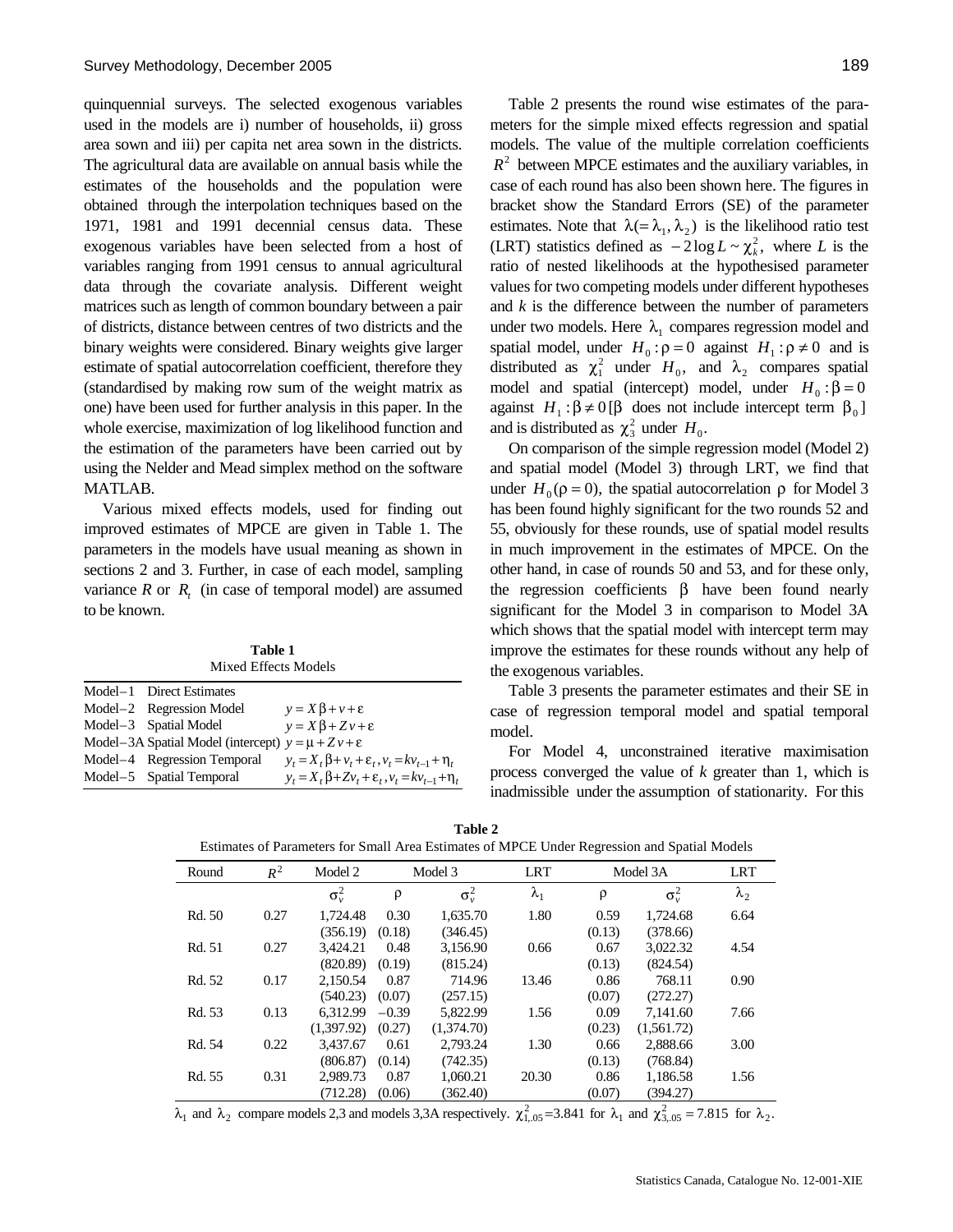case, estimates were obtained by taking  $k = 1$  and Model 4 was accordingly modified. Table 3 reports the results for  $k = 1$  in case of regression temporal model. The spatial temporal model shows higher value of common autocorrelation coefficient and far lower value of the estimate of  $\sigma_v^2$ . A summary of the round wise average estimates of MPCE (based on all the 63 districts), their estimated standard errors (SE) and the coefficient of variation (CV) under each model has been presented in Table 4.

The results of Table 4 have been summarized below.

The Direct survey estimates are less precise and all the models involving mixed effects improve it. The estimates for the rounds 50 and 55 (based on large samples) are more precise than the estimates based on other rounds. Spatial model, depending on the value of  $\rho$  improves the estimates considerably. In case of rounds 52 and 55, where the autocorrelation have been found significant, the reduction in the average SE of the estimates in comparison to the model without spatial autocorrelation, is considerable. Model 3A with spatial effect and without auxiliary variables is equally good. The spatial temporal model further improves the estimates taking into advantage of the state space considerations. It may be noted that for the round 52 (very high spatial autocorrelation), the estimates based on temporal models are worse than the estimates based on models without temporal considerations. Perhaps due to fixed regression and autocorrelation parameters, the estimates tend towards the average of the five rounds.

In order to judge the performances of the estimators under various models vis-a-vis under the most general model (spatial temporal model), data have been simulated under the spatial temporal model and true MSEs of the replicated estimates under each of the assumed models have been obtained. For this, we have conducted the simulation by taking the estimated parameters from the spatial temporal model, given in Table 2 and obtained the true replicated small area mean  $\theta(b)$  for  $b^{\text{th}}$  replication ( $b = 1, 2, ..., B$ ) along with simulated observations  $y(b)$  for a large number of replications. On this simulated dataset, for each replication, different models including spatial temporal model

**Table 3** Estimates of Parameters for Small Area Estimation of MPCE Under Regression Temporal and Spatial Temporal Models

| Models  | Estimate | S.E. | Estimate | S.E.   | Estimate | S.E. |
|---------|----------|------|----------|--------|----------|------|
| Model 4 |          |      | 4,715.64 | 431.00 |          |      |
| Model 5 | 0.79     | 0.04 | 2.163.50 | 245.50 | 0.53     | 0.07 |
|         |          |      |          |        |          |      |

| Table 4                                                                   |
|---------------------------------------------------------------------------|
| Average EBLUP for MPCE (Rs.), their Estimated SE and CV Under Regression, |
| Spatial, Regression Temporal and Spatial Temporal Models                  |

|          | NSSO Rounds                               |                              |        |        |        |        |  |  |
|----------|-------------------------------------------|------------------------------|--------|--------|--------|--------|--|--|
| Models   | 50                                        | 51                           | 52     | 53     | 54     | 55     |  |  |
|          | <b>Average Small Area Estimates</b>       |                              |        |        |        |        |  |  |
| Model 1  | 276.10                                    | 321.26                       | 373.07 | 408.52 | 411.25 | 482.00 |  |  |
| Model 2  | 272.87                                    | 312.53                       | 354.45 | 397.52 | 400.87 | 471.99 |  |  |
| Model 3  | 272.98                                    | 313.14                       | 351.51 | 398.21 | 400.78 | 471.09 |  |  |
| Model 3A | 273.56                                    | 314.19                       | 352.01 | 396.40 | 399.91 | 471.91 |  |  |
| Model 4  | 274.13                                    | 305.62                       | 345.54 | 383.53 | 399.56 | 463.32 |  |  |
| Model 5  | 273.75                                    | 312.21                       | 351.79 | 391.61 | 399.50 | 473.57 |  |  |
|          |                                           | Average Standard Errors (SE) |        |        |        |        |  |  |
| Model 1  | 25.09                                     | 66.06                        | 64.18  | 74.19  | 53.87  | 45.45  |  |  |
| Model 2  | 17.10                                     | 33.65                        | 29.09  | 39.85  | 32.68  | 30.59  |  |  |
| Model 3  | 16.88                                     | 32.84                        | 21.51  | 39.98  | 30.87  | 24.84  |  |  |
| Model 3A | 16.56                                     | 31.29                        | 20.79  | 40.03  | 30.23  | 24.37  |  |  |
| Model 4  | 19.51                                     | 34.91                        | 35.19  | 37.79  | 35.14  | 33.15  |  |  |
| Model 5  | 17.18                                     | 28.99                        | 28.33  | 30.02  | 28.76  | 28.10  |  |  |
|          | Average Coefficient of Variation (CV) (%) |                              |        |        |        |        |  |  |
| Model 1  | 9.09                                      | 20.56                        | 17.20  | 18.16  | 13.10  | 9.43   |  |  |
| Model 2  | 6.27                                      | 10.79                        | 8.21   | 10.01  | 8.15   | 6.48   |  |  |
| Model 3  | 6.18                                      | 10.49                        | 6.12   | 10.04  | 7.70   | 5.27   |  |  |
| Model 3A | 6.05                                      | 9.96                         | 5.91   | 10.10  | 7.56   | 5.17   |  |  |
| Model 4  | 7.12                                      | 11.42                        | 10.18  | 9.85   | 8.79   | 7.15   |  |  |
| Model 5  | 6.28                                      | 9.29                         | 8.05   | 7.67   | 7.20   | 5.93   |  |  |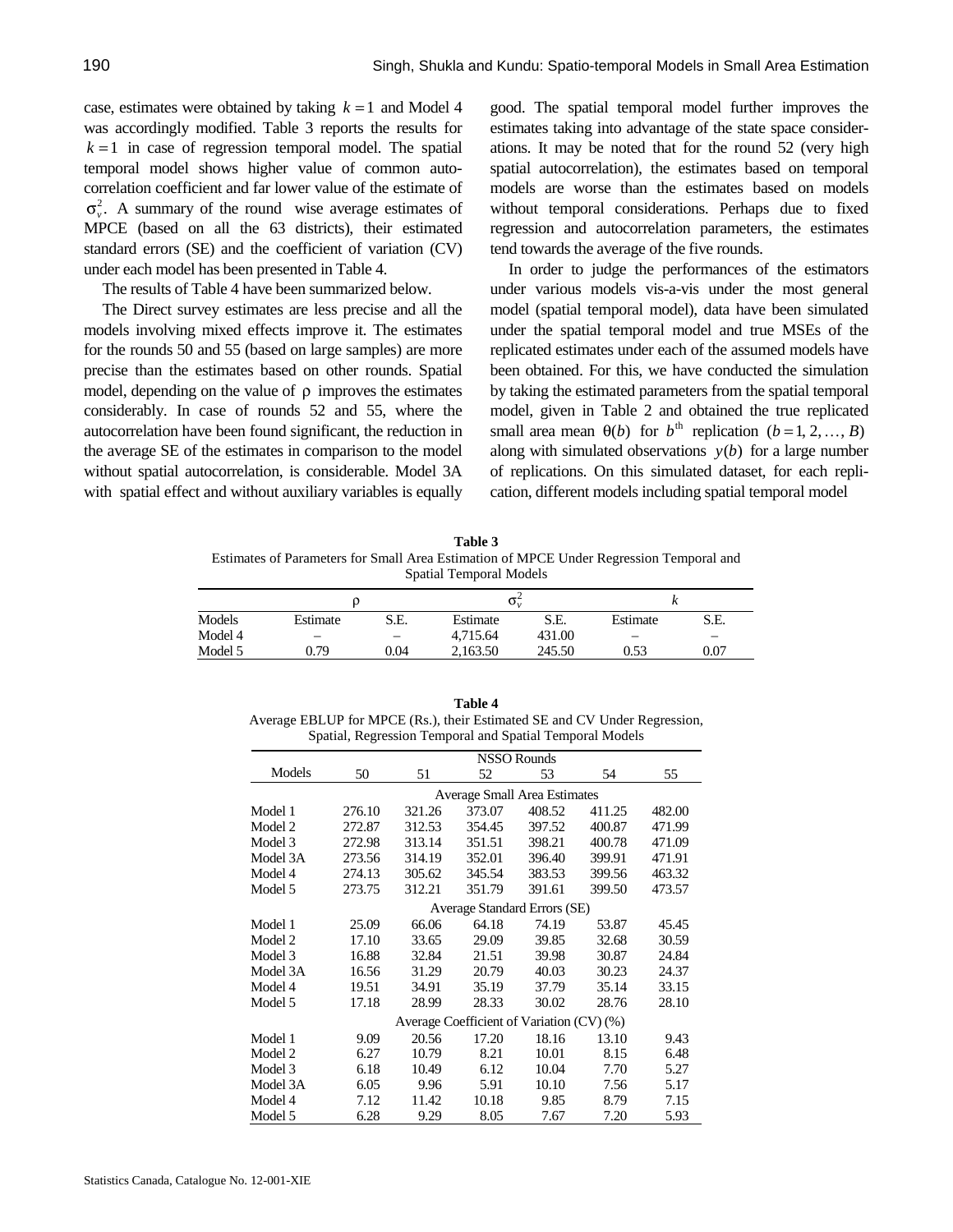| to other Models for MPCE |                                     |        |        |        |        |        |  |  |
|--------------------------|-------------------------------------|--------|--------|--------|--------|--------|--|--|
|                          | <b>NSSO Rounds</b>                  |        |        |        |        |        |  |  |
|                          | 50                                  | 51     | 52     | 53     | 54     | 55     |  |  |
|                          | Spatial Temporal Model [Model 5]    |        |        |        |        |        |  |  |
| Model 2                  | 123.63                              | 170.54 | 193.68 | 203.55 | 204.72 | 169.76 |  |  |
| Model 3                  | 100.24                              | 133.82 | 149.70 | 165.46 | 165.85 | 154.23 |  |  |
| Model 4                  | 125.81                              | 141.50 | 141.93 | 137.55 | 139.11 | 129.88 |  |  |
|                          | Regression Temporal Model [Model 4] |        |        |        |        |        |  |  |
| Model 2                  | 100.71                              | 134.50 | 156.35 | 165.30 | 163.13 | 152.56 |  |  |

**Table 5** Percentage Relative Efficiency [RMSE] of the Temporal Models in Comparison

have been applied and the small area mean estimators under each of them are obtained. While fitting the regression and spatial temporal models on the simulated datasets, the iterative maximisation process have the constrained value of  $k \leq 1$ . Here we have taken  $B = 5,000$  replications. The true MSEs of the estimators for  $i<sup>th</sup>$  small area under a particular model  $(k = 2 - 4)$  may be defined as

$$
MSE(\theta_i^k) = \frac{1}{B} \sum_{k=1}^{B} [\hat{\theta}_i^k(b) - \theta_i(b)]^2, \quad i = 1, 2, ..., m.
$$

The relative efficiency of the estimators under spatial temporal model (Model 5) against the estimators under models 2–4 have been judged by the ratio of their mean squared errors (RMSE) as

RMSE(k, Temp) = 
$$
100 \frac{\sum_{i=1}^{m} \text{MSE}(\hat{\theta}_{i}^{k})}{\sum_{i=1}^{m} \text{MSE}(\hat{\theta}_{i}^{\text{Temp}})}
$$

where 'Temp' denotes the spatial temporal model and *k* denotes models 2, 3 and 4. Likewise the relative efficiency of the regression temporal model (Model 4) against the simple regression model (Model 2) has been found by simulating data with the estimated parameters given in Table 3, under the regression temporal model. The results have been shown in Table 5.

The results confirm the superiority of the spatial temporal model in comparison to other models for these parameters. The regression temporal model has also been found better than the simple regression model.

#### **5. Conclusions**

The Direct survey estimates based on the small sample can be considerably improved by using the area specific small area models. The spatial autocorrelation amongst the neighboring areas may be exploited for improving the direct survey estimates. However, the model must be applied after studying the significant correlation amongst the small areas by virtue of their neighborhood effects. In case of poor relation between the dependent and exogenous variables, the simple spatial model with intercept only, may equally improve the estimates. This model uses only the spatial autocorrelation to strengthen the small area estimates and do not require the use of exogenous variables. The spatial models, by using the appropriate weight matrix *W*, or a combination of *W* matrices, can considerably improve the estimates. Weight matrix should be based on logical considerations and it may be used effectively for the cases, where due to some reasons, reliable exogenous variables are not available. This aspect can be further exploited to find out the small area estimates for the areas which have been recently created/demarcated.

One has to be careful about the increase in the MSE due to the variability caused by replacing the parameters by their estimates. This gets reflected through the second order approximation to the MSE dealt in the paper. That is why many times the simple spatial model (with intercept) performs better than the spatial model involving more parameters. Use of time series data with fixed regression parameters across the time, further improves the small area estimates especially for the time points where the direct survey estimates have larger MSE. Spatial temporal models have advantage over temporal models without spatial consideration due to the inclusion of fixed spatial autocorrelation across the small areas. However, for some time points for which  $\rho$  may be very different than the rest, this may not hold due to estimates tending towards the average of five rounds. Here the temporal consideration can be started from a suitable initial time point. Finally the exogenous variables *X* and the weight matrix *W* supplement each other through the regression parameter  $\beta$  and the autocorrelation parameter  $ρ$  and a judicious use of them may result in considerable improvement in the small area estimates.

#### **Acknowledgements**

The unit level data for the research have been made available by the National Sample Survey Organisation (NSSO), Ministry of Statistics and Programme Implementation under a research collaboration between IIT Kanpur and the NSSO. The weight matrix containing the length of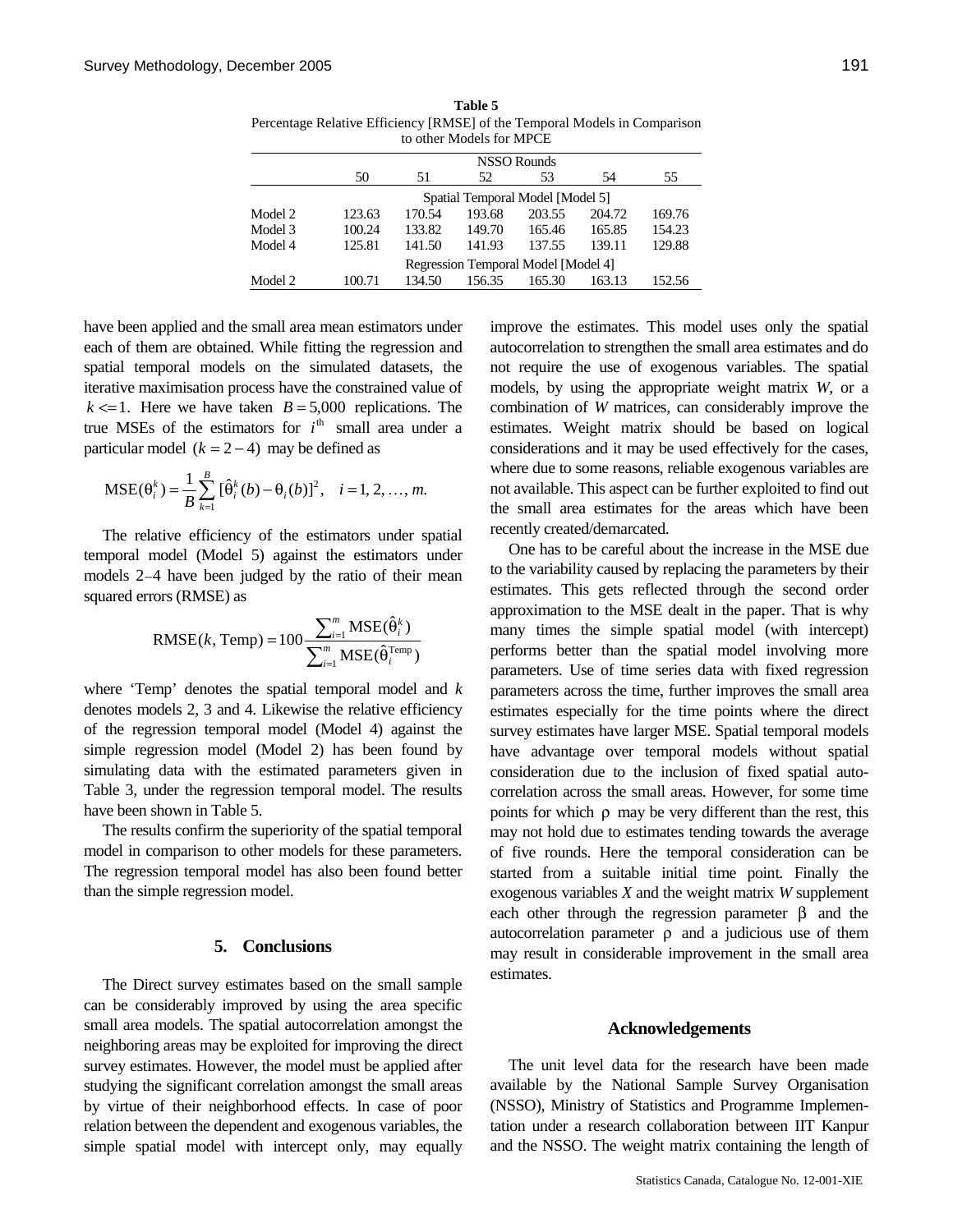the boundary between different small areas (districts) have been provided by the National Informatics Centre (NIC) of the Ministry of Information Technology, Government of India. We would like to thank the referees for their helpful comments which has considerably improved the paper.

# **Appendix**

**Theorem A.1**: Under Regularity Conditions 1

$$
MSE[\hat{\theta}(\hat{\psi})] = g_1(\psi) + g_2(\psi) + g_3(\psi) + o(m^{-1}).
$$
 (5.1)

For proof of the Theorem, we use the following well known results (Srivastawa and Tiwari 1976). Let  $U \sim N(0, \Sigma)$ then for the symmetric matrices A, B and C

$$
E[U(UT AU)UT] = Trace(A\Sigma)\Sigma + 2\Sigma A\Sigma
$$
  
\n
$$
E[U(UT AU)(UT BU)UT] = Trace(A\Sigma)Trace(B\Sigma)\Sigma
$$
  
\n+ 2[Trace(A\Sigma)\Sigma B\Sigma + Trace(B\Sigma)\Sigma A\Sigma + Trace(A\Sigma B\Sigma)\Sigma]  
\n+ 4[\Sigma A\Sigma B\Sigma + \Sigma B\Sigma A\Sigma].

#### **Proof of Theorem A.1**

Kackar and Harville (1984) showed that  $MSE[\hat{\theta}(\hat{\psi})] =$  $MSE[\hat{\theta}(\psi)] + E[(\hat{\theta}(\hat{\psi}) - \hat{\theta}(\psi))(\hat{\theta}(\hat{\psi}) - \hat{\theta}(\psi))^T]$ . It is straight forward to show that  $MSE[\hat{\theta}(\psi)] = g_1(\psi) + g_2(\psi)$ . We need to prove that  $g_3(\psi) = E[(\hat{\theta}(\hat{\psi}) - \hat{\theta}(\psi))(\hat{\theta}(\hat{\psi}) - \hat{\theta}(\hat{\psi}))$  $(\hat{\theta}(\psi))^T$  ] +  $o(m^{-1})$ . Taylor Series expansion of  $\hat{\theta}(\hat{\psi})$  around  $\psi$  and using  $(\hat{\psi} - \psi) = O_p(m^{-1/2})$  and  $(\partial^2 \hat{\theta}(\psi))$  $(\partial \psi_d \partial \psi_e)|_{\psi = \psi^*} = O_p(1)$  when  $\|\hat{\psi}^* - \hat{\psi}\| \le \|\hat{\psi} - \psi\|$  we get

$$
[\hat{\theta}(\hat{\psi}) - \hat{\theta}(\psi)] = [(\hat{\psi} - \psi) \otimes I_m]^T \nabla \hat{\theta}(\psi) + O_p(m^{-1}).
$$
 (5.2)

Here  $\nabla \hat{\theta}(\psi) = (\partial \hat{\theta}(\psi)) / (\partial \psi) = [(\partial \hat{\theta}(\psi)) / (\partial \rho), (\partial \hat{\theta}(\psi)) / (\partial \phi)]$  $(\partial \sigma_v^2)$ <sup>T</sup>. Using

$$
\frac{\partial \hat{\theta}(\psi)}{\partial \psi_d} = \sum_{\alpha=1}^p \frac{\partial \hat{\theta}^*(\beta, \psi)}{\partial \beta_\alpha} \bigg|_{\beta = \hat{\beta}(\psi)} \frac{\partial \hat{\beta}(\psi)}{\partial \psi_d} + \frac{\partial \hat{\theta}^*(\beta, \psi)}{\partial \psi_d} \bigg|_{\beta = \hat{\beta}(\psi)}
$$
  

$$
d = 1, 2
$$

where  $\hat{\theta}^*(\beta, \psi) = X \beta(\psi) + \Lambda(\psi)[y - X \beta(\psi)],$  and the fact that  $\left(\frac{\partial \hat{\beta}_{\alpha}(\psi)}{\partial \psi_d}\right) = O_p(m^{-1/2})$  (Cox and Reid (1987)), we get from the above

$$
[\hat{\theta}(\hat{\psi}) - \hat{\theta}(\psi)] = [(\hat{\psi} - \psi)^T \otimes I_m] \nabla \hat{\theta}^*(\psi) + O_p(m^{-1}) \quad (5.3)
$$

where 
$$
\nabla \hat{\theta}^*(\psi) = \left[\frac{\partial \hat{\theta}^*(\beta, \psi)}{\partial \rho}, \frac{\partial \hat{\theta}^*(\beta, \psi)}{\partial \sigma_v^2}\right]^T \Big|_{\beta = \hat{\beta}(\psi)} = L(\psi)[y - X \hat{\beta}(\psi)].
$$

Using the Regularity Conditions 1 and the fact that  $\hat{\beta}(\psi) - \beta = O_p(m^{-1/2})$  we have

$$
\begin{aligned} [\hat{\theta}(\hat{\psi}) - \hat{\theta}(\psi)] \\ &= [(\hat{\psi} - \psi) \otimes I_m]^T L(\psi)[y - X \hat{\beta}(\psi)] + O_p(m^{-1}) \\ &= \sum_{d=1}^2 (\hat{\psi}_d - \psi_d) L_d(\psi)[y - X \hat{\beta}(\psi)] + O_p(m^{-1}). \end{aligned}
$$

Further using the Taylor Series expansion of the Likelihood  $S(\hat{\eta}) = 0$  around  $\psi$  where

$$
S(\eta) = [S_{\beta}^{T}(\eta), S_{\psi}^{T}(\eta)]^{T}, S_{\beta}^{T}(\eta) = \text{Col}_{1 \leq \alpha \leq p} \left[ \frac{\partial \ell}{\partial \beta_{\alpha}} \right]
$$

and the orthogonality of  $\beta$  and  $\psi$ , it follow that

$$
(\hat{\psi} - \psi) = I_{\psi}^{-1}(\psi) S_{\psi}(\eta) + O_p(m^{-1}).
$$

Writing

$$
S_{\psi}(\psi) = \text{Col}[S_{d}(\psi)] = [S_{\rho}(\psi), S_{\sigma_{\nu}^{2}}(\psi)]^{T},
$$
  
\n
$$
S_{d}(\psi) = \frac{\partial \ell}{\partial \psi_{d}} = -\frac{1}{2} \text{Trace}\left[\Sigma^{-1} \frac{\partial \Sigma}{\partial \psi_{d}}\right] + \frac{1}{2} [u^{T} B_{d}(\psi)u],
$$
  
\n
$$
B_{d}(\psi) = \Sigma^{-1} \frac{\partial \Sigma}{\partial \psi_{d}} \Sigma^{-1}, u = y - X \beta(\psi) \text{ and}
$$
  
\n
$$
I_{de}(\psi) = \frac{1}{2} \text{Trace}\left[\Sigma^{-1} \frac{\partial \Sigma}{\partial \psi_{d}} \Sigma^{-1} \frac{\partial \Sigma}{\partial \psi_{e}}\right]
$$

we get

$$
[\hat{\theta}(\hat{\psi}) - \hat{\theta}(\psi)] = L^T(\psi)[I_{\psi}^{-1}(\psi) \otimes I_{m}][S_{\psi}(\psi) \otimes u]
$$

and thus the expression

$$
[\hat{\theta}(\hat{\psi}) - \hat{\theta}(\psi)][\hat{\theta}(\hat{\psi}) - \hat{\theta}(\psi)]^T \text{ upto order } o(m^{-1})
$$
  
\n
$$
= L^T (\psi)[I_{\psi}^{-1}(\psi) \otimes I_m] \text{Col} [uS_d(\psi)] \text{Concat}[S_e(\psi)u^T]
$$
  
\n
$$
[I_{\psi}^{-1}(\psi) \otimes I_m] L(\psi)
$$
  
\n
$$
= L^T (\psi)[I_{\psi}^{-1}(\psi) \otimes I_m] \text{Col} \text{Concat}[uS_d(\psi)S_e(\psi)u^T]
$$
  
\n
$$
[I_{\psi}^{-1}(\psi) \otimes I_m] L(\psi).
$$
 (5.4)

Now we can write the likelihood and its derivative as

$$
\ell = \log L = \text{const.} - \frac{1}{2} \log[|\Sigma|] - \frac{1}{2} u^T \Sigma^{-1} u
$$

$$
\frac{\partial \ell}{\partial \psi_d} = -\frac{1}{2} \text{Trace} \left[ \Sigma^{-1} \frac{\partial \Sigma}{\partial \psi_d} \right] + \frac{1}{2} u^T B_d(\psi) u,
$$

$$
B_d(\psi) = \Sigma^{-1} \frac{\partial \Sigma}{\partial \psi_d} \Sigma^{-1}
$$

$$
E \left[ -\frac{\partial^2 \ell}{\partial \psi_d \partial \psi_e} \right] = \frac{1}{2} \text{Trace} \left[ \Sigma^{-1} \frac{\partial \Sigma}{\partial \psi_d} \Sigma^{-1} \frac{\partial \Sigma}{\partial \psi_e} \right] = I_{de}(\psi)
$$
where information matrix  $I_{\psi}(\psi) \equiv I_{de}(\psi)$ .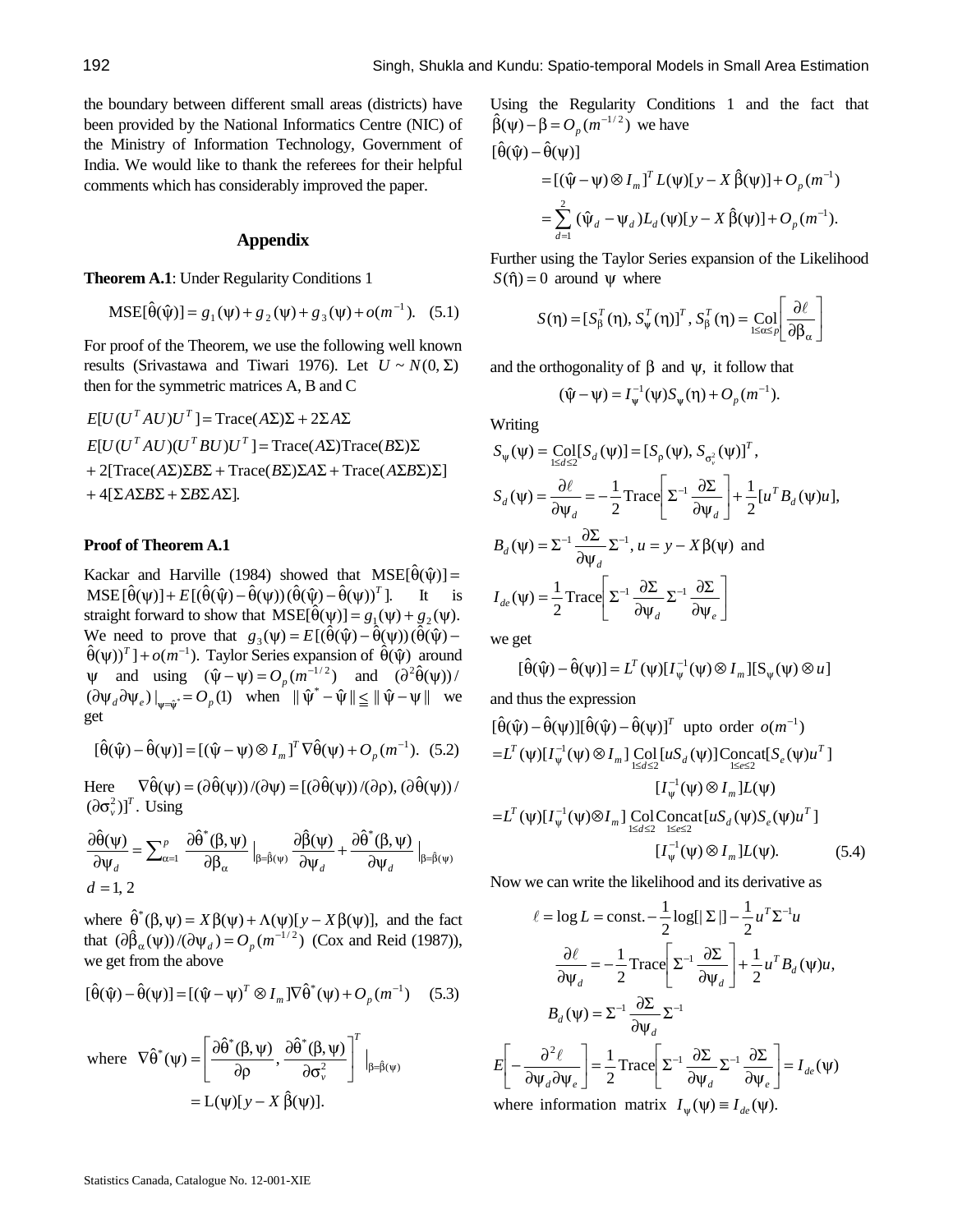The expectation of a typical element of the inner most terms in the expression (5.4) becomes

$$
E[uS_{d}(\psi)S_{e}(\psi)u^{T}] =
$$
\n
$$
\begin{bmatrix}\nu[u^{T}B_{d}(\psi)u][u^{T}B_{e}(\psi)u]u^{T} \\ -u\text{Trace}\Big[\Sigma^{-1}\frac{\partial\Sigma}{\partial\Psi_{d}}\Big] [u^{T}B_{e}(\psi)u]u^{T} \\ -u[u^{T}B_{d}(\psi)u]\text{Trace}\Big[\Sigma^{-1}\frac{\partial\Sigma}{\partial\Psi_{e}}\Big] u^{T} \\ +u\text{Trace}\Big[\Sigma^{-1}\frac{\partial\Sigma}{\partial\Psi_{d}}\Big]\text{Trace}\Big[\Sigma^{-1}\frac{\partial\Sigma}{\partial\Psi_{e}}\Big] u^{T}\end{bmatrix}
$$

and by applying the results of Srivastawa and Tiwari (1976), it becomes

$$
E[uS_d(\psi)S_e(\psi)u^T] =
$$
  

$$
\frac{1}{2}\text{Trace}\left[\Sigma^{-1}\frac{\partial\Sigma}{\partial\psi_d}\Sigma^{-1}\frac{\partial\Sigma}{\partial\psi_e}\right]\Sigma + 2\left[\frac{\partial\Sigma}{\partial\psi_d}\Sigma^{-1}\frac{\partial\Sigma}{\partial\psi_e}\right].
$$

Substituting these in the expression (5.4) and also the second expression being of order  $O(m^{-1})$ , we can get the following upto order  $o(m^{-1})$ 

$$
[\hat{\theta}(\hat{\psi}) - \hat{\theta}(\psi)][\hat{\theta}(\hat{\psi}) - \hat{\theta}(\psi)]^T
$$
  
\n
$$
= L^T (\psi)[I_{\psi}^{-1}(\psi) \otimes I_m] \text{Col Concat}[I_{de}(\psi)\Sigma]
$$
  
\n
$$
[I_{\psi}^{-1}(\psi) \otimes I_m]L(\psi)
$$
  
\n
$$
= L^T (\psi)[I_{\psi}^{-1}(\psi) \otimes I_m][I_{\psi}(\psi) \otimes \Sigma][I_{\psi}^{-1}(\psi) \otimes I_m]L(\psi)
$$
  
\n
$$
= L^T (\psi)[I_{\psi}^{-1}(\psi) \otimes \Sigma]L(\psi).
$$

### **Theorem A.2**: Under Regularity Conditions 1

$$
E[g_1(\hat{\psi}) + g_3(\hat{\psi}) - g_4(\hat{\psi}) - g_5(\hat{\psi})] = g_1(\psi) + o(m^{-1}), (5.5)
$$

$$
E[g_2(\hat{\psi})] = g_2(\psi) + o(m^{-1}),
$$
  
\n
$$
E[g_3(\hat{\psi})] = g_3(\psi) + o(m^{-1})
$$
\n(5.6)

and 
$$
E[g_5(\hat{\psi})] = g_5(\psi) + o(m^{-1}).
$$
 (5.7)

# **Proof of Theorem A.2**

Taylor Series expansion of  $g_1(\hat{\psi})$  around  $\psi$  and using  $\hat{\psi} - \psi = O_p(m^{-1/2})$  when  $\|\hat{\psi}^* - \psi\| < |\hat{\psi} - \psi|$ , we get

$$
g_1(\hat{\psi}) = g_1(\psi) + [(\hat{\psi}) - (\psi)^T \otimes I_m] \nabla g_1(\psi)
$$
  
+ 
$$
\frac{1}{2} [(\hat{\psi} - \psi)^T \otimes I_m] \nabla^2 g_1(\psi) [(\hat{\psi} - \psi) \otimes I_m]
$$
  
+ 
$$
\sigma_p(m^{-1})
$$
  

$$
\nabla g_1(\psi) = \left[ \frac{\partial g_1(\psi)}{\partial \rho} \frac{\partial g_1(\psi)}{\partial \sigma_v^2} \right]^T,
$$
  

$$
\nabla^2 g_1(\psi) = \text{Col} \left[ \text{Concat} \frac{\partial^2 g_1(\psi)}{\partial \psi_d \partial \psi_e} \right]
$$
  

$$
\frac{\partial g_1(\psi)}{\partial \psi_d} = R\Sigma^{-1} \frac{\partial \Sigma}{\partial \psi_d} \Sigma^{-1} R
$$
  

$$
\frac{\partial^2 g_1(\psi)}{\partial \psi_d \partial \psi_e} = -2R\Sigma^{-1} \frac{\partial \Sigma}{\partial \psi_d} \Sigma^{-1} \frac{\partial \Sigma}{\partial \psi_e} \Sigma^{-1} R
$$
  
+ 
$$
R\Sigma^{-1} \frac{\partial^2 \Sigma}{\partial \psi_d \partial \psi_e} \Sigma^{-1} R.
$$

Using the fact that  $\Sigma(\psi)$  and its derivatives are symmetric, we have the second term of the expression as

$$
\begin{aligned} & [(\hat{\psi} - \psi)^T \otimes I_m] \nabla^2 g_1(\psi) [(\hat{\psi} - \psi) \otimes I_m] \\ & = -L^T(\psi) [I_{\psi}^{-1}(\psi) \otimes \Sigma] L(\psi) \\ & + \frac{1}{2} \text{Trace} \bigg[ [I_2 \otimes (R\Sigma^{-1})] \frac{\partial^2 \Sigma}{\partial \psi \partial \psi^T} [I_{\psi}^{-1}(\psi) \otimes (\Sigma^{-1} R)] \bigg] \\ & = -g_3(\psi) + g_5(\psi) \end{aligned}
$$

where  $I_{\psi}^{-1}(\psi) = \text{Var}(\psi)$  is information matrix, the asymptotic variance of ψ. The first term in the expression  $[(\hat{\psi} - \psi)^T \otimes I_m] \nabla g_1(\psi)$  reduces to  $g_4(\psi)$  because of  $E(\hat{\psi} - \psi) = b_{\hat{\psi}}(\psi)$  up to order  $o(m^{-1})$  (Peers and Iqbal 1985).

The second part of the Theorem follows from the Taylor series expansion of  $g_2(\hat{\psi}), g_3(\hat{\psi})$  and  $g_5(\hat{\psi})$ , each around  $\psi$  and using  $\hat{\psi} - \psi = O_p(m^{-1/2})$  and  $(\partial^2 g_2(\psi))$  $(\partial \Psi_d \partial \Psi_e)|_{\Psi = \hat{\Psi}} = O_p(m^{-1}), (\partial^2 g_3(\Psi))/(\partial \Psi_d \partial \Psi_e)|_{\Psi = \hat{\Psi}} =$  $O_p(m^{-1})$  and  $(\partial^2 g_5(\psi)) / (\partial \psi_d \partial \psi_e)|_{\psi = \hat{\psi}} = O_p(m^{-1}),$ respectively where  $\|\hat{\psi}^* - \psi\| \le \|\hat{\psi} - \psi\|$ .

**Theorem A.3**: Under Regularity Conditions 2

$$
MSE([\hat{\theta}_{t}(\hat{\psi})] = g_{12t}(\psi) + g_{3t}(\psi) + o(m^{-1}).
$$
 (5.8)

#### **Proof of Theorem A.3**

The proof is basically on the line of Theorem A.1 and with the use of the results of (Srivastawa and Tiwari (1976)) mentioned therein.

$$
MSE([\hat{\theta}_{t}(\hat{\psi})])
$$
  
= MSE([\hat{\theta}\_{t}(\psi)] + E([\theta\_{t}(\psi) - \theta\_{t})(\theta\_{t}(\psi) - \theta\_{t})^{T}]  
= g\_{12t}(\psi) + E[(\theta\_{t}(\psi) - \theta\_{t})(\theta\_{t}(\psi) - \theta\_{t})^{T}]. (5.9)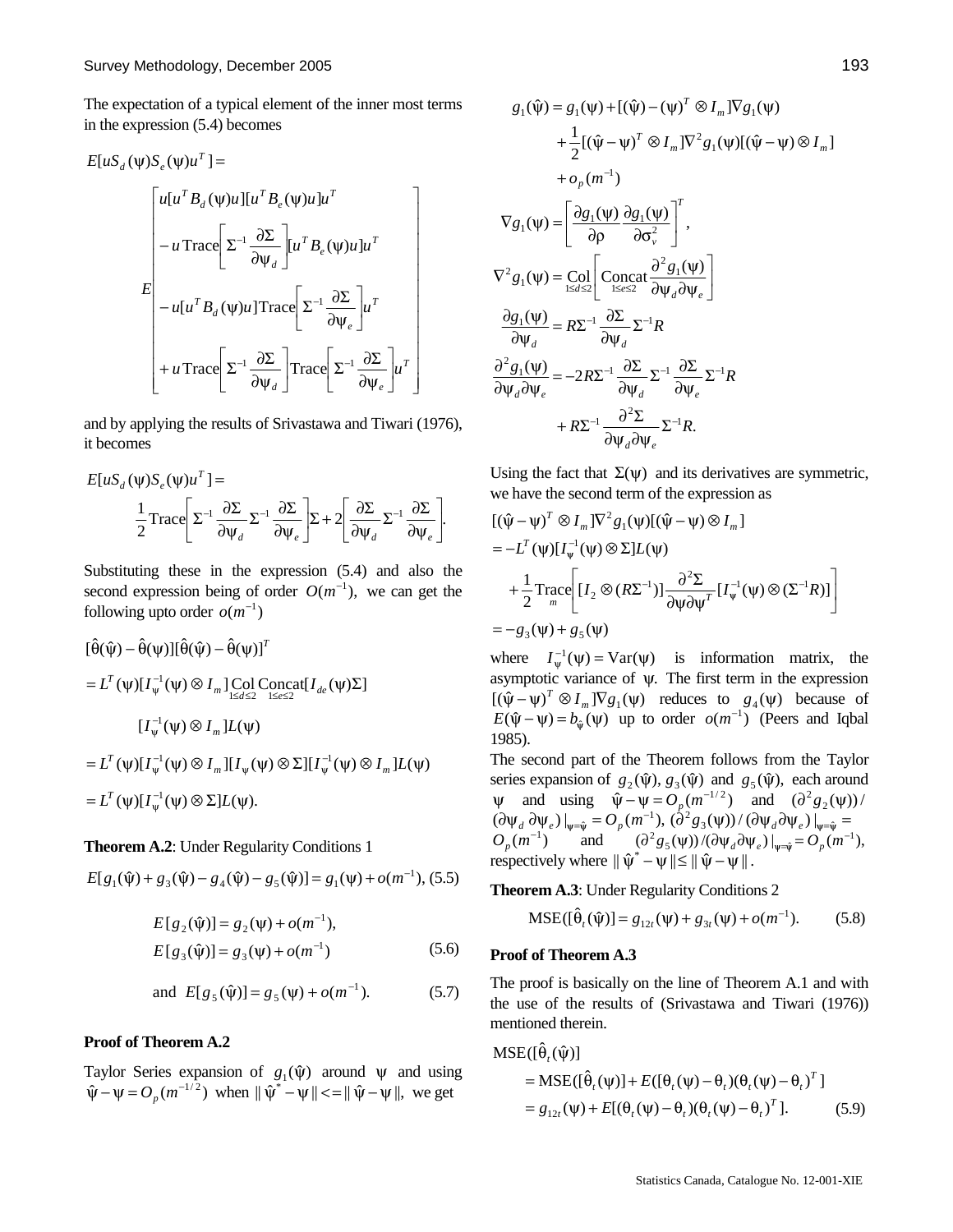Taylor series expansion of  $\theta_t(\psi)$  around  $\psi$  and using  $(\hat{\psi} - \psi) = O_p(m^{-1/2})$  and  $(\partial^2 \hat{\theta}(\psi)) / (\partial \psi_d \partial \psi_e)|_{\psi = \hat{\psi}^*} = O_p(1)$  $(\hat{\psi} - \psi) = O_p(m^{-1/2})$  and  $(\partial^2 \hat{\theta}(\psi))/(\partial \psi_d \partial \psi_e)|_{\psi = \hat{\psi}^*} = O_p$ <br>when  $\|\hat{\psi}^* - \psi\| \le \|\hat{\psi} - \psi\|$  we have

$$
\begin{aligned} \left[\hat{\theta}_{t}(\hat{\psi}) - \hat{\theta}_{t}(\psi)\right] \\ &= \left[(\hat{\psi} - \psi) \otimes I_{m}\right]^{T} \nabla \hat{\theta}_{t}(\psi) + O_{p}(m^{-1}) \\ &= \sum_{d=1}^{3} \left[ (\hat{\psi}_{d} - \psi_{d}) L_{td}(\psi) e_{t}(\psi) \right] + O_{p}(m^{-1}). \end{aligned} \tag{5.10}
$$

Further using the Taylor series expansion of the Likelihood equation  $S(\hat{\eta}) = 0$  and the orthogonality of  $\beta$  and  $\psi$ , it follows

$$
(\hat{\psi} - \psi) = I_{\psi}^{-1}(\psi) S(\psi) + O_p(m^{-1}).
$$
 (5.11)

Substituting the expression for  $(\hat{\psi} - \psi)$  in equation (5.10), we have up to order  $o(m^{-1})$ 

$$
[\hat{\theta}_t(\hat{\psi}) - \hat{\theta}_t(\psi)] = L_t^T(\psi)[I_{\psi}^{-1}(\psi) \otimes I_m][S_{\psi}(\psi) \otimes e_t] \quad (5.12)
$$

and

$$
[(\hat{\theta}_{t}(\hat{\psi}) - \hat{\theta}_{t}(\psi))(\hat{\theta}_{t}(\hat{\psi}) - \hat{\theta}_{t}(\psi))^{T}]
$$

$$
= L^T (\psi) [I_{\psi}^{-1} (\psi) \otimes I_m] \underset{1 \le d \le 3}{\text{Col Concat}}
$$
  
\n
$$
[e_t S_d (\psi) S_e (\psi) e_t^T] [I_{\psi}^{-1} (\psi) \otimes I_m] L(\psi)
$$
 (5.13)

where

$$
S_{\psi}(\psi) = \underset{1 \le d \le 3}{\text{Col}} [S_d(\psi)], \quad S_d(\psi) = \frac{\partial \ell}{\partial \psi_d}.
$$

Using the expression for derivatives of likelihood, we have

$$
S_d(\psi) = \frac{1}{2} \left[ \text{Trace}[C_{1d}(\psi)] - \sum_{t=1}^T \text{Trace}\left[H_t^{-1} \frac{\partial H_t}{\partial \psi_d}\right] \right]
$$
  

$$
- \left[e_t^T H_t^{-1} \frac{\partial e_t}{\partial \psi_d}\right] C_{1d}(\psi) = \left[ (X_1^T H_1^{-1} X_1)^{-1} X_1^T H_1^{-1} \frac{\partial H_1}{\partial \psi_d} H_1^{-1} X_1 \right],
$$
  

$$
B_{td}(\psi) = H_t^{-1} \frac{\partial H_t}{\partial \psi_d} H_t^{-1}.
$$

By applying the considerations  $e_t \sim N(0, H_t)$ , Corr $(e_i,$  $(e_j) = 0$  for  $i \neq j$ , Corr $(e_i, (\partial e_i)/(\partial \Psi_d)) = 0$  and Corr $(e_i,$  $(\dot{\partial}^2 e_i) / (\partial \psi_d \partial \psi_e) = 0$  due to the fact that  $(\partial e_i) / (\partial \psi_d) =$  $(\partial (y_i - U_i \hat{\alpha}_{t|t-1})) / (\partial \psi_d)$  being linear function of  $(y_1, y_2, \ldots, y_{t-1})$  is uncorrelated with  $e_t$ , we get the expectation of the inner most terms of the expression (5.13) as

$$
E[e_{t}S_{d}(\psi)S_{e}(\psi)E_{t}^{T}] = K_{de}(\psi)H_{t} + 2\left[\frac{\partial H_{t}}{\partial \psi_{d}}H_{t}^{-1}\frac{\partial H_{t}}{\partial \psi_{d}}\right]
$$

$$
+ \frac{1}{2}\left[\text{Trace}[B_{td}(\psi)]\frac{\partial H_{t}}{\partial \psi_{e}} + \text{Trace}[B_{te}(\psi)]\frac{\partial H_{t}}{\partial \psi_{d}}\right]
$$

$$
+ \frac{1}{4}\text{Trace}[B_{td}(\psi)]\text{Trace}[B_{te}(\psi)]H_{t}
$$

where

$$
K_{de}(\psi) = \frac{1}{2} \sum_{t=1}^{T} \text{Trace}\left[H_t^{-1} \frac{\partial H_t}{\partial \psi_d} H_t^{-1} \frac{\partial H_t}{\partial \psi_e}\right].
$$

The middle three terms in the expression being of order *O*(1) which along with  $I_w^{-1}(\psi)$  in the expression given below makes them of order  $o(m^{-1})$ ,

$$
E[(\hat{\theta}_{t}(\hat{\psi}) - \hat{\theta}_{t}(\psi))(\hat{\theta}_{t}(\hat{\psi}) - \hat{\theta}_{t}(\psi))^{T}] = g_{3t}(\psi)
$$
  
=  $L^{T}(\psi)[I_{\psi}^{-1}(\psi) \otimes I_{m}][K_{\psi}(\psi) \otimes H_{t}]$   

$$
[I_{\psi}^{-1}(\psi) \otimes I_{m}]L(\psi) + o(m^{-1})
$$
  
=  $L^{T}(\psi)[I_{\psi}^{-1}(\psi)K_{\psi}(\psi)I_{\psi}^{-1}(\psi) \otimes H_{t}]L(\psi) + o(m^{-1}).$ 

**Theorem A.4**: Under Regularity Conditions 2

$$
E[g_{12t}(\hat{\psi}) + g_{3t}(\hat{\psi}) + g_{31t}(\hat{\psi}) - g_{4t}(\hat{\psi}) - g_{5t}(\hat{\psi})]
$$
  
=  $g_{12t}(\psi) + o(m^{-1})$   

$$
E[g_{3t}(\hat{\psi})] = g_{3t}(\psi) + o(m^{-1})
$$

and

$$
E[g_{5t}(\hat{\psi})] = g_{5t}(\psi) + o(m^{-1}).
$$

# **Proof of Theorem A.4**

The proof is essentially based on the line suggested in proving Theorem A.2. Using Taylor series expansion of  $g_{12t}(\hat{\psi})$  around  $\psi$ , we get

$$
g_{12t}(\hat{\psi}) = g_{12t}(\psi) + [(\hat{\psi} - \psi) \otimes I_m]^T \nabla g_{12t}(\psi) + \frac{1}{2} [(\hat{\psi} - \psi)^T \otimes I_m] \nabla^2 g_{12t}(\psi) [(\hat{\psi} - \psi) \otimes I_m] + o_p(m^{-1})
$$

$$
\nabla g_{12t}(\psi) = \operatorname{Col}_{1 \le d \le 3} [\nabla g_{12td}(\psi)], \nabla g_{12td}(\psi) = \frac{\partial g_{12t}(\psi)}{\partial \psi_d}
$$
  

$$
\nabla^2 g_{12t}(\psi) = \operatorname{Col}_{1 \le d \le 3} \left[ \operatorname{Concat}_{1 \le e \le 3} \frac{\partial^2 g_{12t}(\psi)}{\partial \psi_d \partial \psi_e} \right]
$$
  

$$
\frac{\partial g_{12t}(\psi)}{\partial \psi_d} = R\Sigma^{-1} \frac{\partial R}{\partial \psi_d} \Sigma^{-1} R
$$

$$
\frac{\partial^2 g_{12t}(\psi)}{\partial \psi_d \partial \psi_e} = -2R\Sigma^{-1} \frac{\partial \Sigma}{\partial \psi_d} \Sigma^{-1} \frac{\partial \Sigma}{\partial \psi_e} \Sigma^{-1} R
$$

$$
+ R\Sigma^{-1} \frac{\partial^2 \Sigma}{\partial \psi_d \partial \psi_e} \Sigma^{-1} R.
$$